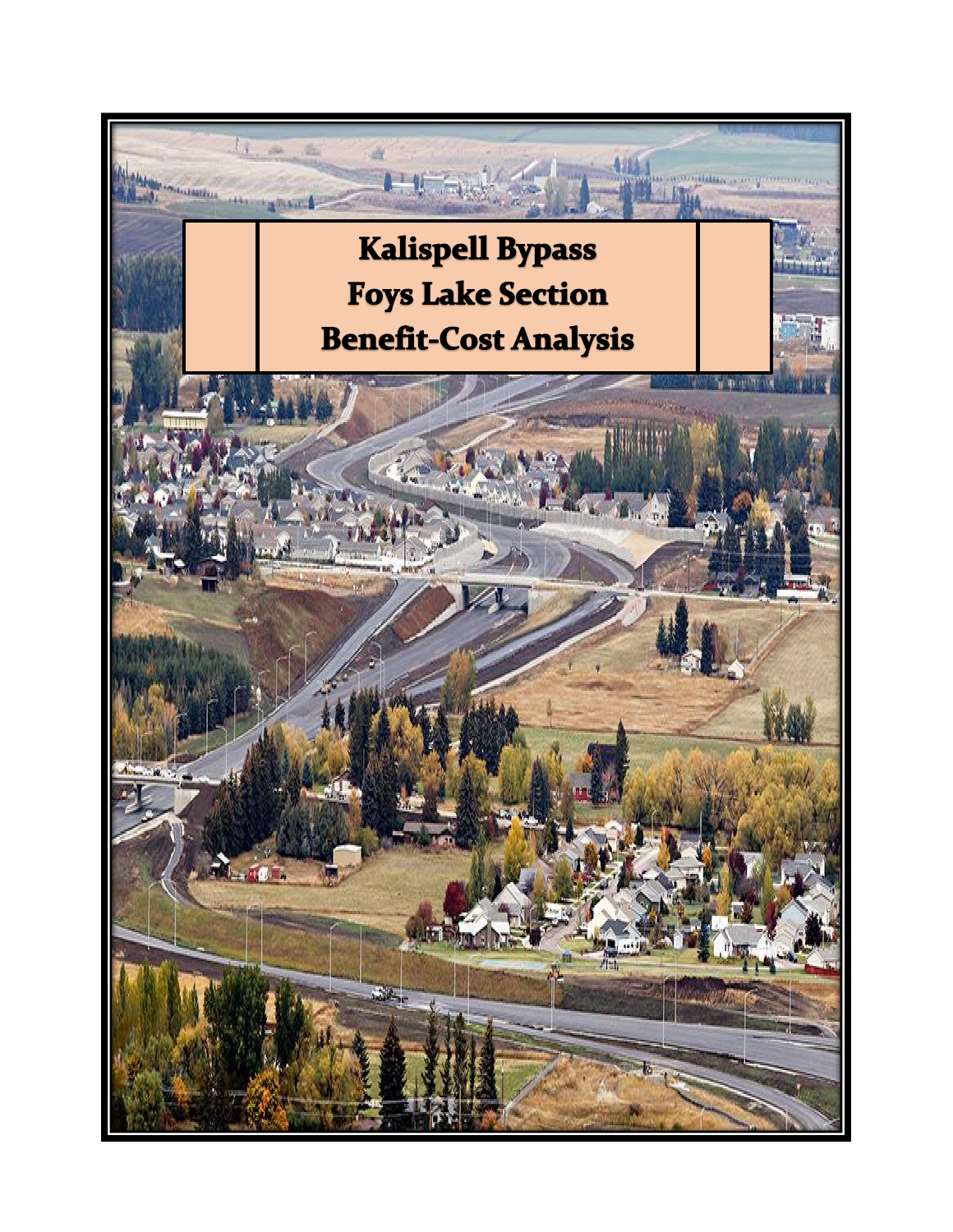# **TABLE OF CONTENTS**

| <b>Executive Summary</b>                   | 4                       |
|--------------------------------------------|-------------------------|
| <b>Introduction</b>                        | 7                       |
| <b>Methodology</b>                         | $\overline{\mathbf{z}}$ |
| <b>Project Description</b>                 | 8                       |
| <b>Current Condition</b>                   | 8                       |
| <b>Build Alternative</b>                   | 8                       |
| <b>Inputs and Assumptions</b>              | 9                       |
| <b>Benefits</b>                            | 9                       |
| <b>Costs</b>                               | 9                       |
| <b>Project Cost, Funding, and Schedule</b> | 10                      |
| <b>Project Outcomes</b>                    | 13                      |
| <b>Economic Competitiveness</b>            | 14                      |
| <b>Environmental Stewardship</b>           | 14                      |
| <b>Quality of Life</b>                     | 15                      |
| <b>Safety</b>                              | 16                      |
| <b>Economic Impact Assessment</b>          | 16                      |
| <b>Kalispell Urban Area Modeling Maps</b>  | 17                      |
| <b>Sources</b>                             | 22                      |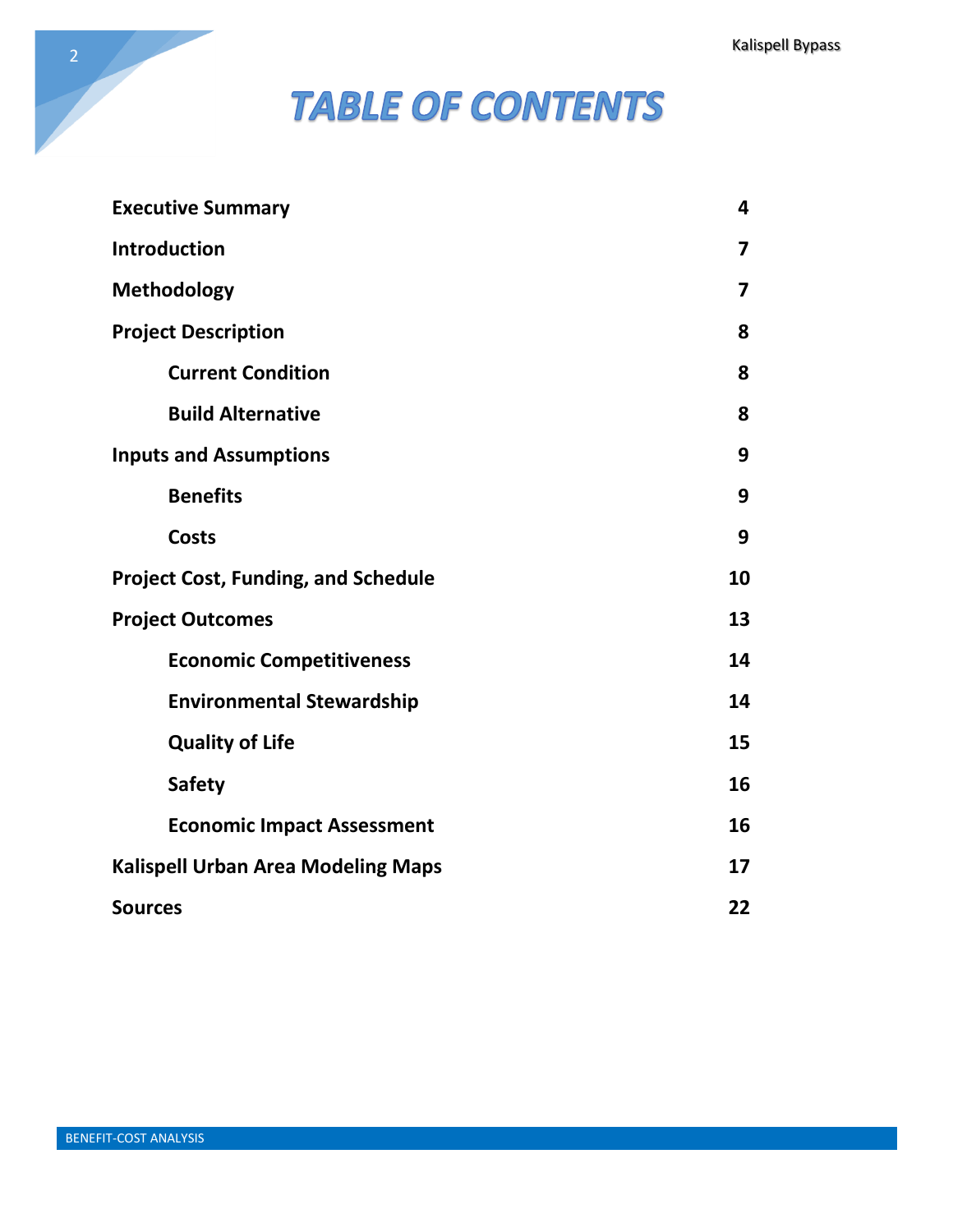Kalispell Bypass

# **List of Tables**

| <b>Table 1: Project Matrix</b>                              | 4  |
|-------------------------------------------------------------|----|
| <b>Table 2: Executive Summary</b>                           | 5  |
| <b>Table 3: Benefit-Cost Analysis Summary</b>               | 6  |
| <b>Table 4: Project Cost Estimate</b>                       | 10 |
| <b>Table 5: Project Funding</b>                             | 11 |
| <b>Table 6: Project Schedule</b>                            | 12 |
| <b>Table 7: Project Benefit-Cost Analysis</b>               | 13 |
| Table 8: Fuel Savings and CO <sub>2</sub> Reduction         | 15 |
| Table 9: Kalispell Bypass – Location Map                    | 17 |
| Table 10: Kalispell Urban Area Map - 2017 No Build Scenario | 18 |
| Table 11: Kalispell Urban Area Map - 2040 No Build Scenario | 19 |
| Table 12: Kalispell Urban Area Map - 2017 Build Scenario    | 20 |
| Table 13: Kalispell Urban Area Map - 2040 Build Scenario    | 21 |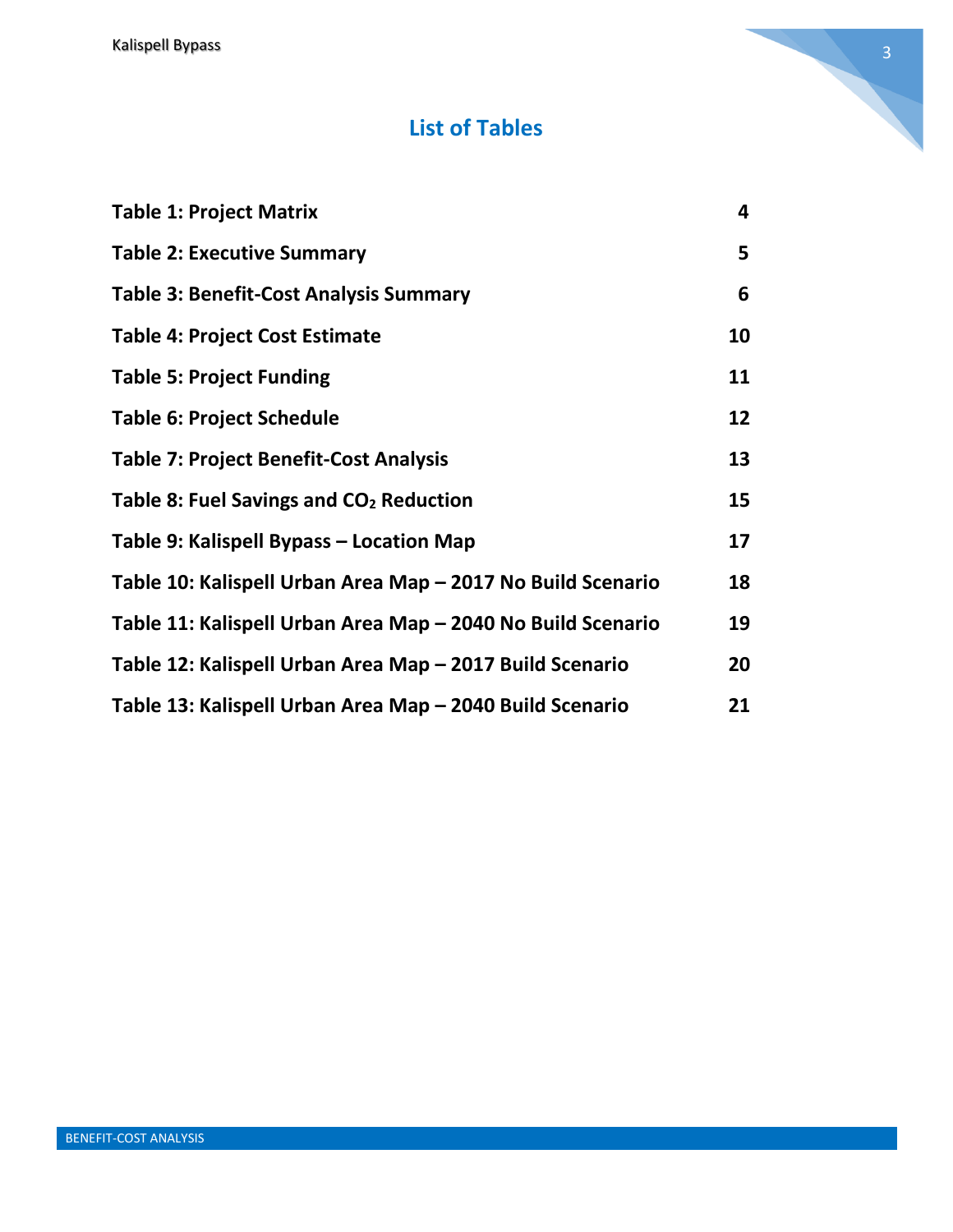#### **Executive Summary**

This benefit-cost analysis is for constructing 1.9 miles of four-lane highway for the Kalispell Bypass: Foys Lake Section and an interchange at the Foys Lake intersection. The current condition for this section of the Kalispell Bypass is a two-lane facility with a roundabout at the Foys Lake intersection. Current traffic counts along with macro level modeling for the Kalispell Urban Area and micro level modeling for the Bypass demonstrates that a significant traffic capacity issue exists and is expected to fail due to the volume of traffic greatly exceeding the capacity which the current facility can handle.

BUILD Grant funds along with MDT national highway funds will construct the Foys Lake four-lane section and Foys Lake Interchange and provide improved traffic capacity and traffic operations for this section of the Bypass. Along with improved traffic capacity, fuel savings and emissions reductions will be realized with the construction of this project. The construction of this project will provide an improved quality of life for the area by enhancing the existing urban transportation network's capacity and operation.

| Project Matrix - Kalispell Bypass: Foys Lake Section Project                                                                                                                                                                                                                                                                                                                                                                                                                                                                                                                                                                                                                                                      |                                                                                         |                                                                                                                                           |                                                                                                                                                                                                                                                                          |                                                                                                                                                                                         |                                                                                                                                                                                                            |                                                                                                                                 |
|-------------------------------------------------------------------------------------------------------------------------------------------------------------------------------------------------------------------------------------------------------------------------------------------------------------------------------------------------------------------------------------------------------------------------------------------------------------------------------------------------------------------------------------------------------------------------------------------------------------------------------------------------------------------------------------------------------------------|-----------------------------------------------------------------------------------------|-------------------------------------------------------------------------------------------------------------------------------------------|--------------------------------------------------------------------------------------------------------------------------------------------------------------------------------------------------------------------------------------------------------------------------|-----------------------------------------------------------------------------------------------------------------------------------------------------------------------------------------|------------------------------------------------------------------------------------------------------------------------------------------------------------------------------------------------------------|---------------------------------------------------------------------------------------------------------------------------------|
| <b>Current Status/Baseline &amp;</b><br><b>Problem to be Addressed</b>                                                                                                                                                                                                                                                                                                                                                                                                                                                                                                                                                                                                                                            | Change to Baseline/<br><b>Alternatives</b>                                              | <b>Type of Impacts</b>                                                                                                                    | <b>Population Affected by</b><br>Impacts                                                                                                                                                                                                                                 | <b>Economic Benefits</b>                                                                                                                                                                | <b>Summary of Results</b>                                                                                                                                                                                  | Page Reference in BCA                                                                                                           |
| The south half of the 7 mile<br>long Kalispell Bypass is a<br>two-lane facility controlled<br>by roundabouts at access<br>points. The north half is<br>The current two-lane<br>built to its intended final<br>configuration of four-lanes<br>with interchanges at access<br>the south half of the<br>points. The Foys Lake<br>Section is the transition<br>Kalispell Bypass. This<br>point from two lanes to four<br>expansion includes<br>lanes and the traffic<br>replacing the two-lane<br>demand has created a<br>significant traffic capacity<br>issue for the roundabout's<br>Lake Road.<br>capacity. The result is<br>significant congestion,<br>delay, and queuing for the<br>increasing number of users. |                                                                                         | Improves traffic operations<br>and capacity for Foys Lake<br>Section of the Kalispell<br>Bypass and the overall                           | Significant reduction in<br>travel time and reduced<br>fuel consumption and<br>All users of the Kalispell<br>emissions.<br>Bypass network which<br>includes freight and<br>tourists.<br>Improved capacity and<br>travel time for regional and<br>local freight carriers. | Included in the Benefit-Cos<br>Ratio. Estimated dollar<br>value of time savings and<br>fuel consumption.                                                                                | Several sections of the BCA<br>for Build Grant proposal<br>includes the BC Ratio. Also,<br>the attached spreadsheet<br>shows the BC on the tabs:<br><b>Executive Summary and</b><br>Benefit Cost Analysis. |                                                                                                                                 |
|                                                                                                                                                                                                                                                                                                                                                                                                                                                                                                                                                                                                                                                                                                                   |                                                                                         | performance of the<br>Kalispell Bypass.                                                                                                   |                                                                                                                                                                                                                                                                          |                                                                                                                                                                                         | Freight carriers were not<br>itemized in the Benefit-<br>Cost Ratio but are a part of<br>the overall results of the<br>Benefit-Cost Ratio.                                                                 | Included in the traffic<br>modeling for the BC Ratio.<br>Qualitative improvement as<br>well as an improved freight<br>corridor. |
|                                                                                                                                                                                                                                                                                                                                                                                                                                                                                                                                                                                                                                                                                                                   | facility is expanded to a<br>our-lane facility for the 1.9<br>mile Foys Lake Section of | Increases system capacity<br>and improves traffic<br>operations for the Kalispell                                                         | All users of the Kalispell                                                                                                                                                                                                                                               | Improved traffic flow and<br>capacity for the Kalispell<br>Urban Area.                                                                                                                  | The Kalispell Urban Demand<br>Model was updated with<br>the proposed project and<br>showed system-wide<br>benefit. A monetary value<br>was not assigned to this<br>benefit in the study.                   | See Section 8 of the BCA for<br>the Build Grant Proposal.                                                                       |
|                                                                                                                                                                                                                                                                                                                                                                                                                                                                                                                                                                                                                                                                                                                   | roundabout with a full four-<br>lane interchange at Foys                                | Urban Transportation<br>System.                                                                                                           | Urban Network.                                                                                                                                                                                                                                                           | Improved traffic operations<br>and congestion for<br>Kalispell's Main Street (US<br>93) and downtown area by<br>providing an enhanced<br>alternative for truck traffic.                 | The Kalispell Urban Demand<br>Model was updated with<br>the proposed project and<br>showed a capacity benefit<br>to Main Street. A monetary<br>value was not assigned to<br>this benefit in the study.     | See Section 8 of the BCA for<br>the Build Grant Proposal.                                                                       |
|                                                                                                                                                                                                                                                                                                                                                                                                                                                                                                                                                                                                                                                                                                                   |                                                                                         | Creates additional<br>economic development<br>opportunities for the<br>Kalispell Urban Area by<br>providing a traffic demand<br>solution. | Northwest Montana,<br>especially Flathead County                                                                                                                                                                                                                         | Short and long term job<br>creation as described in the<br>Economic Impact Analysis of<br>the Kalispell Bypass and<br>2018 update.                                                      | An Economic Impact<br>Analysis of the Kalispell<br>Bypass was performed in<br>2017 and an updated<br>analysis was completed<br>which included forecasting<br>with the completed<br>proposed project.       | See Appendices B and C of<br>the Build Grant Proposal.                                                                          |
|                                                                                                                                                                                                                                                                                                                                                                                                                                                                                                                                                                                                                                                                                                                   |                                                                                         | Increased property values<br>for the west side of<br>Kalispell for both<br>commercial and residential<br>development.                     | <b>Flathead County</b>                                                                                                                                                                                                                                                   | Increased revenues from<br>property taxes, higher<br>property values for future<br>development, and<br>expanded areas of property<br>development and local<br>infrastructure expansion. | An Economic Impact<br>Analysis of the Kalispell<br>Bypass was performed in<br>2017 and an updated<br>analysis was completed<br>which included forecasting<br>with the completed<br>nronosed project        | See Appendices B and C of<br>the Build Grant Proposal.                                                                          |

#### *Table 1: Project Matrix*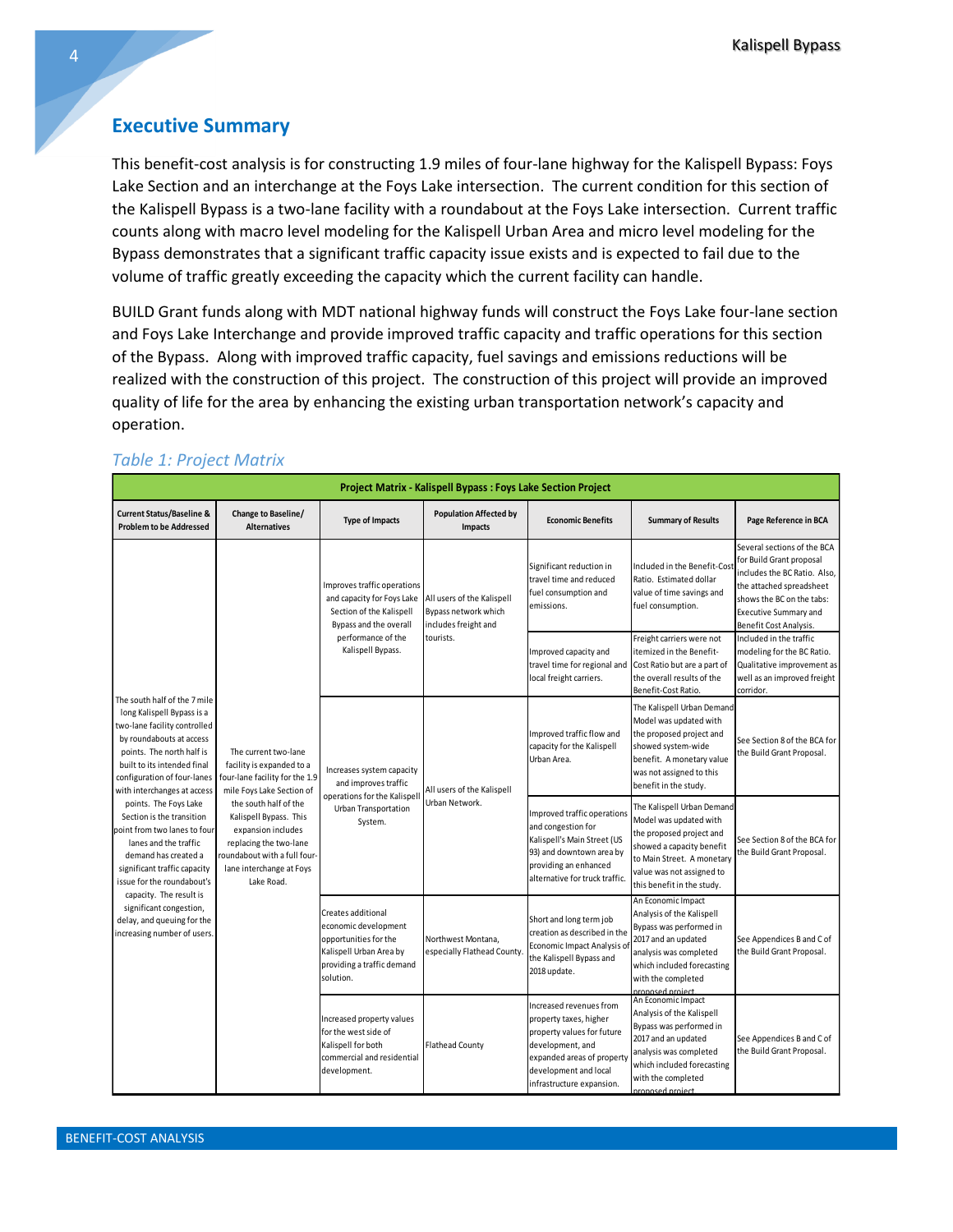The Kalispell Bypass has been an economic generator for the region as described in the Economic Impact Analysis (EIA) which is also included in the grant application for this project. A current update of this EIA, which includes the construction of this project, is also included with the application materials. The Project Matrix shown in Table 1 provides a summary of the project's improvements and economic benefits.

The benefit-cost analysis used 2018 as the base year and projected out to 2040 to ensure that at least 20 years of projected evaluation was performed. The analysis projects the construction project starting in 2019 with a completion date at the end of 2020. This completion date is made possible because the Montana Department of Transportation (MDT) acquired the property for the project in 2009. This allows for expedited project delivery and completion to address the increasing traffic demand.

| <b>Executive Data Summary</b>              |                                                         |                                       |                            |                                          |                                                  |                                        |  |
|--------------------------------------------|---------------------------------------------------------|---------------------------------------|----------------------------|------------------------------------------|--------------------------------------------------|----------------------------------------|--|
| <b>Kalispell Bypass: Foys Lake Section</b> |                                                         |                                       |                            |                                          |                                                  |                                        |  |
| <b>Calendar Year</b>                       | <b>Direct Benefits</b><br>(Reduction in Travel<br>Time) | <b>Total Benefits</b><br>(2018 Value) | <b>Total Initial Costs</b> | <b>Maintenance Costs</b><br>(2018 Value) | <b>Undiscounted Net</b><br>Benefits (2018 Value) | <b>Discounted Net</b><br>Benefits (7%) |  |
| 2018                                       |                                                         |                                       | ( \$8,208,512)             |                                          |                                                  | ( \$8,208,511.63)                      |  |
| 2019                                       |                                                         |                                       | ( \$6,000,000)             |                                          |                                                  | ( \$5,607,476.64)                      |  |
| 2020                                       |                                                         |                                       | (\$14,039,124)             |                                          |                                                  | (\$12,262,314.61)                      |  |
| 2021                                       | 391,943                                                 | \$8,253,131                           |                            | (537, 153)                               | \$8,215,978                                      | \$6,706,685                            |  |
| 2022                                       | 488,781                                                 | \$10,290,460                          |                            | ( \$37, 896)                             | \$10,252,564                                     | \$7,821,632                            |  |
| 2023                                       | 585,619                                                 | \$12,327,790                          |                            | ( \$38,654)                              | \$12,289,136                                     | \$8,761,984                            |  |
| 2024                                       | 682,457                                                 | \$14,365,119                          |                            | ( \$39,427)                              | \$14,325,692                                     | \$9,545,813                            |  |
| 2025                                       | 779,294                                                 | \$16,402,449                          |                            | (540, 216)                               | \$16,362,233                                     | \$10,189,576                           |  |
| 2026                                       | 876,132                                                 | \$18,439,778                          |                            | (541,020)                                | \$18,398,758                                     | \$10,708,245                           |  |
| 2027                                       | 972,970                                                 | \$20,477,108                          |                            | (541, 841)                               | \$20,435,267                                     | \$11,115,431                           |  |
| 2028                                       | 1,069,808                                               | \$22,514,437                          |                            | ( \$262, 677)                            | \$22,251,760                                     | \$11,311,666                           |  |
| 2029                                       | 1,166,646                                               | \$24,551,766                          |                            | (543, 531)                               | \$24,508,235                                     | \$11,643,686                           |  |
| 2030                                       | 1,263,483                                               | \$26,589,096                          |                            | (544, 402)                               | \$26,544,694                                     | \$11,786,162                           |  |
| 2031                                       | 1,360,321                                               | \$28,626,425                          |                            | (545, 290)                               | \$28,581,135                                     | \$11,860,155                           |  |
| 2032                                       | 1,457,159                                               | \$30,663,755                          |                            | (546, 195)                               | \$30,617,559                                     | \$11,874,017                           |  |
| 2033                                       | 1,553,997                                               | \$32,701,084                          |                            | (547, 119)                               | \$32,653,965                                     | \$11,835,299                           |  |
| 2034                                       | 1,650,835                                               | \$34,738,413                          |                            | (548,062)                                | \$34,690,352                                     | \$11,750,822                           |  |
| 2035                                       | 1,747,673                                               | \$36,775,743                          |                            | (549, 023)                               | \$36,726,720                                     | \$11,626,739                           |  |
| 2036                                       | 1,844,510                                               | \$38,813,072                          |                            | ( \$50,003)                              | \$38,763,069                                     | \$11,468,593                           |  |
| 2037                                       | 1,941,348                                               | \$40,850,402                          |                            | ( \$51,004)                              | \$40,799,398                                     | \$11,281,374                           |  |
| 2038                                       | 2,038,186                                               | \$42,887,731                          |                            | (52, 252, 024)                           | \$40,635,707                                     | \$10,501,039                           |  |
| 2039                                       | 2,135,024                                               | \$44,925,060                          |                            | ( \$53,064)                              | \$44,871,996                                     | \$10,837,174                           |  |
| 2040                                       | 2,231,862                                               | \$46,962,390                          |                            | (554, 125)                               | \$46,908,265                                     | \$10,587,813                           |  |
| Total                                      | 26,238,047                                              | \$552,155,209                         | (528, 247, 636)            | (53, 322, 727)                           | \$548,832,482                                    | \$187,135,604                          |  |

#### *Table 2: Executive Summary*

The total project cost is \$28.2 million with \$8.2 million expended (FY 2018 value) for right-of-way acquisition and utility relocation leaving a \$20 million cost balance to construct the project using the design-build method. The BUILD Grant request for the construction of this project is \$15 million and the remaining \$5 million is funding from MDT's National Highway allocation for the Missoula District.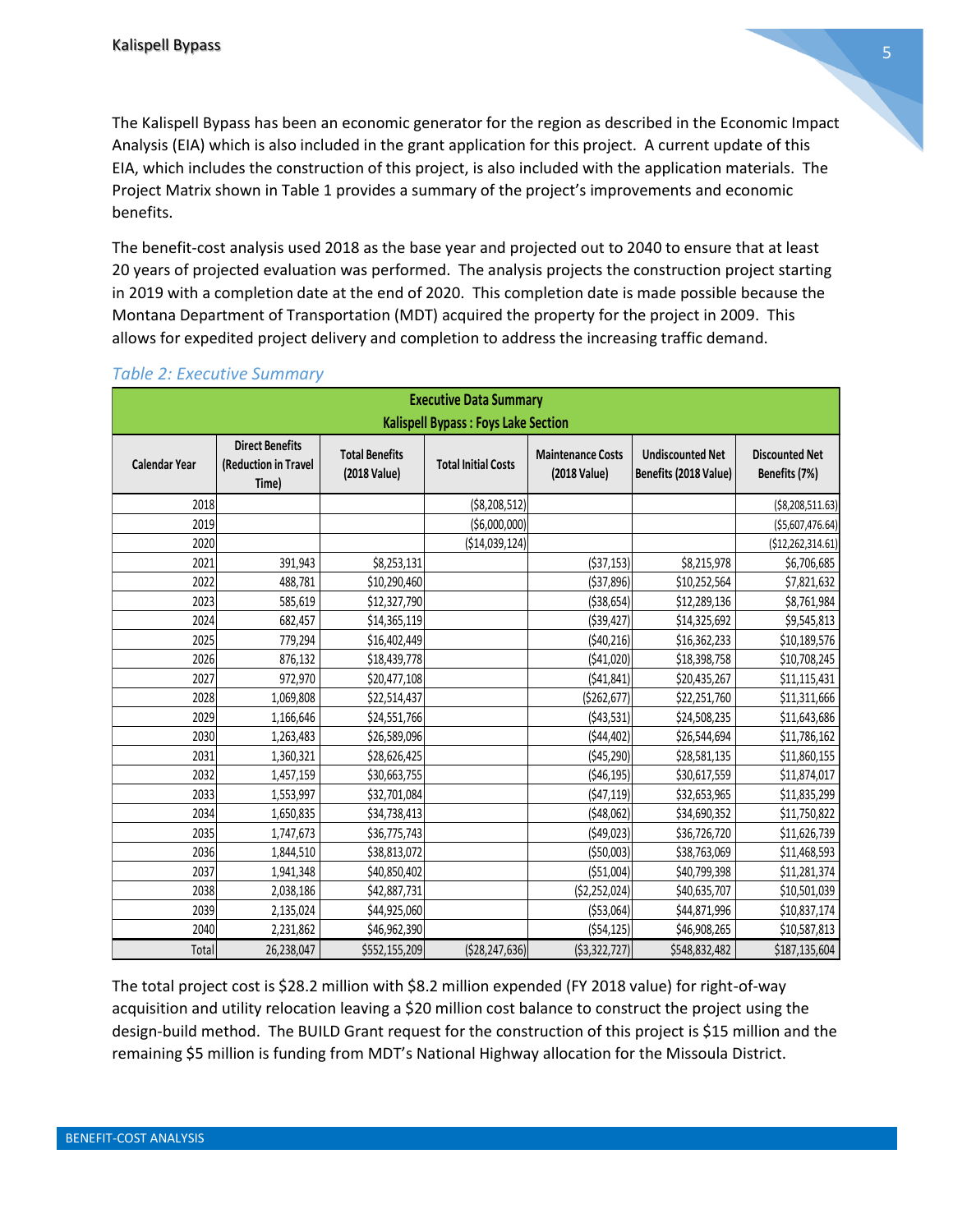Table 2 shows the results of the benefit-cost analysis for this project based on the traffic demand modeling from the Bypass corridor and the Kalispell Urban Area. Using a 7% discounting rate, the analysis shows a Net Present Value (NPV) of \$187 million and a Benefit-Cost Ratio of 7.89. Table 3 shows the completed Benefit-Cost Analysis.

#### *Table 3: Benefit-Cost Analysis Summary*

| <b>Benefit to Cost Ratio Analysis Summary</b> |                                                                                                                                                    |                                                                                                                               |                                                   |                                                  |  |
|-----------------------------------------------|----------------------------------------------------------------------------------------------------------------------------------------------------|-------------------------------------------------------------------------------------------------------------------------------|---------------------------------------------------|--------------------------------------------------|--|
| <b>Selection Criteria</b>                     | Description                                                                                                                                        | Inputs                                                                                                                        | Value                                             | <b>Monetary Value</b><br>(Discount<br>Rate = 7%) |  |
| <b>Economic Competitiveness</b>               | Replace current roundabout and<br>two-lane facility with an<br>interchange and four-lane facility<br>to reduce travel time                         | Travel demand modeling<br>produced average daily travel<br>savings and was converted to<br>annual savings                     | 26.2 million hours saved                          | \$209,476,448                                    |  |
| Environmental Stewardship                     | <b>Environmental Benefits from</b><br><b>Reduced Emissions</b>                                                                                     | CO <sub>2</sub> quantity reduction converted<br>to monetary value                                                             | 30,276 metric tons of CO <sub>2</sub> saved       | \$494,589                                        |  |
| Quality of Life                               | Fuel savings due to travel time<br>reduction                                                                                                       | Gallons of fuel saved                                                                                                         | 3,704,839 gallons of fuel saved                   | \$4,323,028                                      |  |
| Quality of Life                               | Improved traffic capacity for the<br>Kalispell Urban Area. Attracts<br>truck traffic away from<br>downtown Kalispell allowing for<br>redevelopment | Included in travel demand<br>modeling                                                                                         | Included in the economic<br>competitiveness value |                                                  |  |
| Safety                                        | Converting from a 2 lane to a 4<br>lane facility and converting to an<br>interchange yields crash<br>reductions                                    | Future crash reduction for the 4<br>lane facility is expected at 66%<br>and for the interchange a value<br>of 38% is expected | Not calculated                                    |                                                  |  |
| <b>Total Cost</b>                             | (\$27,158,461)                                                                                                                                     |                                                                                                                               |                                                   |                                                  |  |
| <b>Total Benefits</b>                         | \$214,294,065                                                                                                                                      |                                                                                                                               |                                                   |                                                  |  |
| <b>Net Present Value</b>                      |                                                                                                                                                    |                                                                                                                               |                                                   | \$187,135,604                                    |  |
| <b>Benefit to Cost Ratio</b>                  |                                                                                                                                                    |                                                                                                                               |                                                   | 7.89                                             |  |

The benefit-cost analysis focused on numerical values for each selection criteria. The selection criteria were identified from the list of possible criteria in the BUILD Grant literature. They are based on the modeling analysis and the proposed project solution for the current performance issues which the Foys Lake Section experiences.

A quality of life criteria was included for the project's ability to attract truck traffic away from US 93, which is also called Main Street in the downtown area. Emphasis has been placed on reduction of truck traffic in the downtown area to improve the overall quality of life and economic vitality of this Core Area of the City of Kalispell. The safety criteria was included in this analysis as a future expected benefit for the expansion of the current facility from 2 lanes to 4 lanes and the installation of the interchange.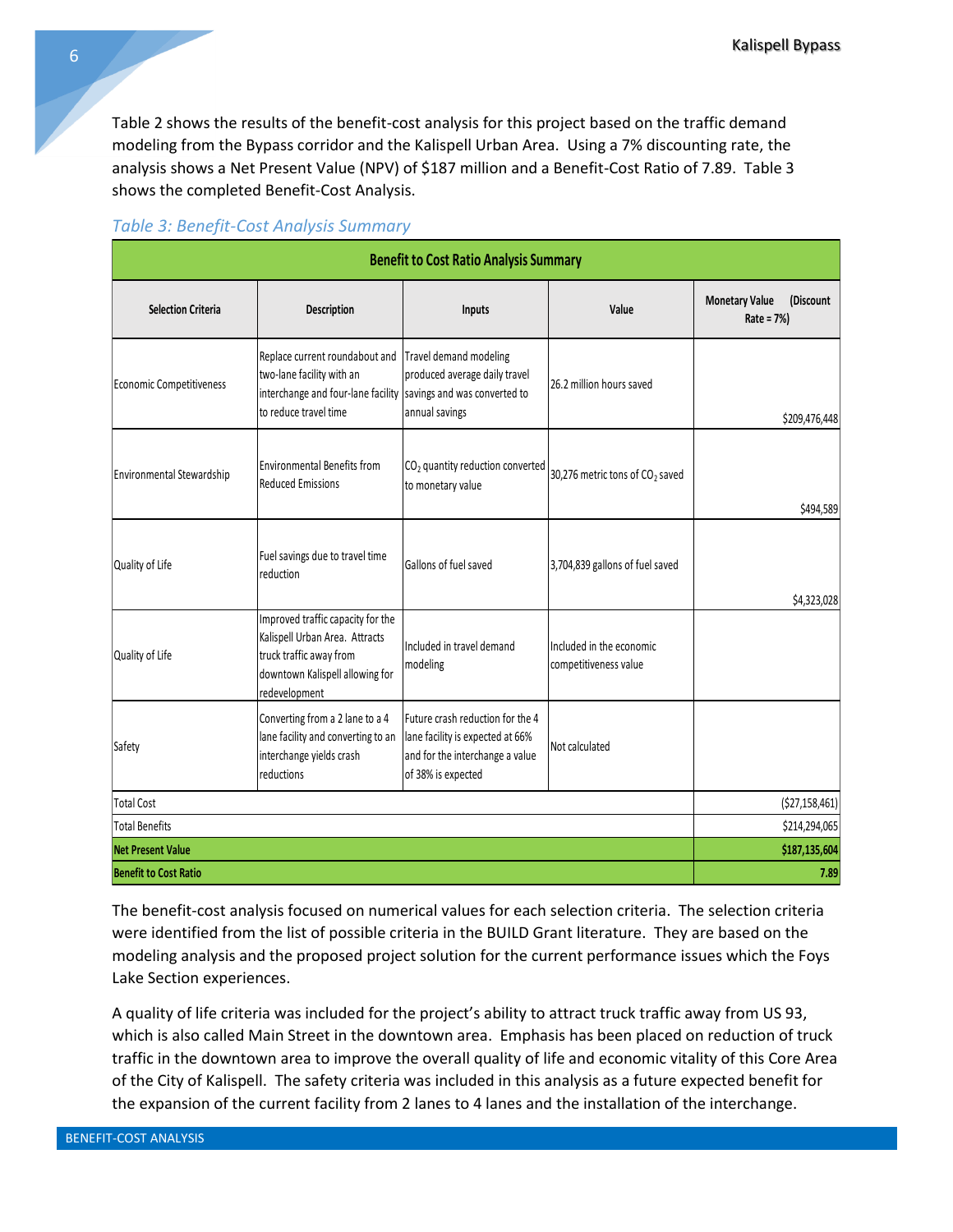# 7

# **Introduction**

This Benefit-Cost Analysis is a support document which was written for the BUILD Grant application for the Kalispell Bypass: Foys Lake Section. It is an economic analysis supported by micro traffic demand modeling for the Kalispell Bypass, macro traffic demand modeling for the Kalispell Urban Area, and other technical data sets as applicable for qualitative and quantitative economic analyses.

The document begins by discussing the Methodology used for the benefit-cost analysis. The Project Description section provides a background and comparison of the current condition and the proposed build scenario. The Assumptions section discusses the assumptions used in the analysis for benefits and for costs which is followed by the Project Cost, Funding, and Schedule section. Project Outcomes details the qualitative and quantitative results of the study and leads into the section which outlines System Improvements. The document finishes with a brief discussion of the Sources used for this study.

# **Methodology**

A Benefit-Cost Analysis (BCA) is a process or systematic approach for calculating and comparing benefits and costs for options or alternatives to assist in making an informed decision on investment of funds. A BCA can be useful for determining if an investment is justified and what benefits can be attained from that investment. BCAs can also assist the investor as an analysis tool to compare multiple opportunities and determine which provides the greatest total benefit when compared to the total cost.

BCAs use data and modeling to help predict future benefits of an investment in relation to the costs of the investments. BCAs focus on numerical results but also describe benefits which are not numerically calculated but are important to economies and societies. A basic premise for a BCA is that an investment or action provide benefit to society given the costs of that investment or action. This is a question which transportation decision makers are faced with continuously.

The BCA methodology for the Kalispell Bypass: Foys Lake Section was developed using the BCA philosophy and principles discussed above and the BUILD Grant guidance for 2018. Specifically, the methodology for this project consists of:

- Define and describe the No-Build scenario and the Build scenario for the project.
- Establish the existing and future conditions expected for the project and the time period which will be analyzed.
- Identify benefits of the project based on the guidance provided by the BUILD Grant guidelines for long-term outcomes.
- Measure benefits and costs in monetary terms and ensure benefits and costs are measured appropriately based on the guidance provided.
- Assess benefits in accordance with the long-term outcomes described in the BUILD Grant Guidelines.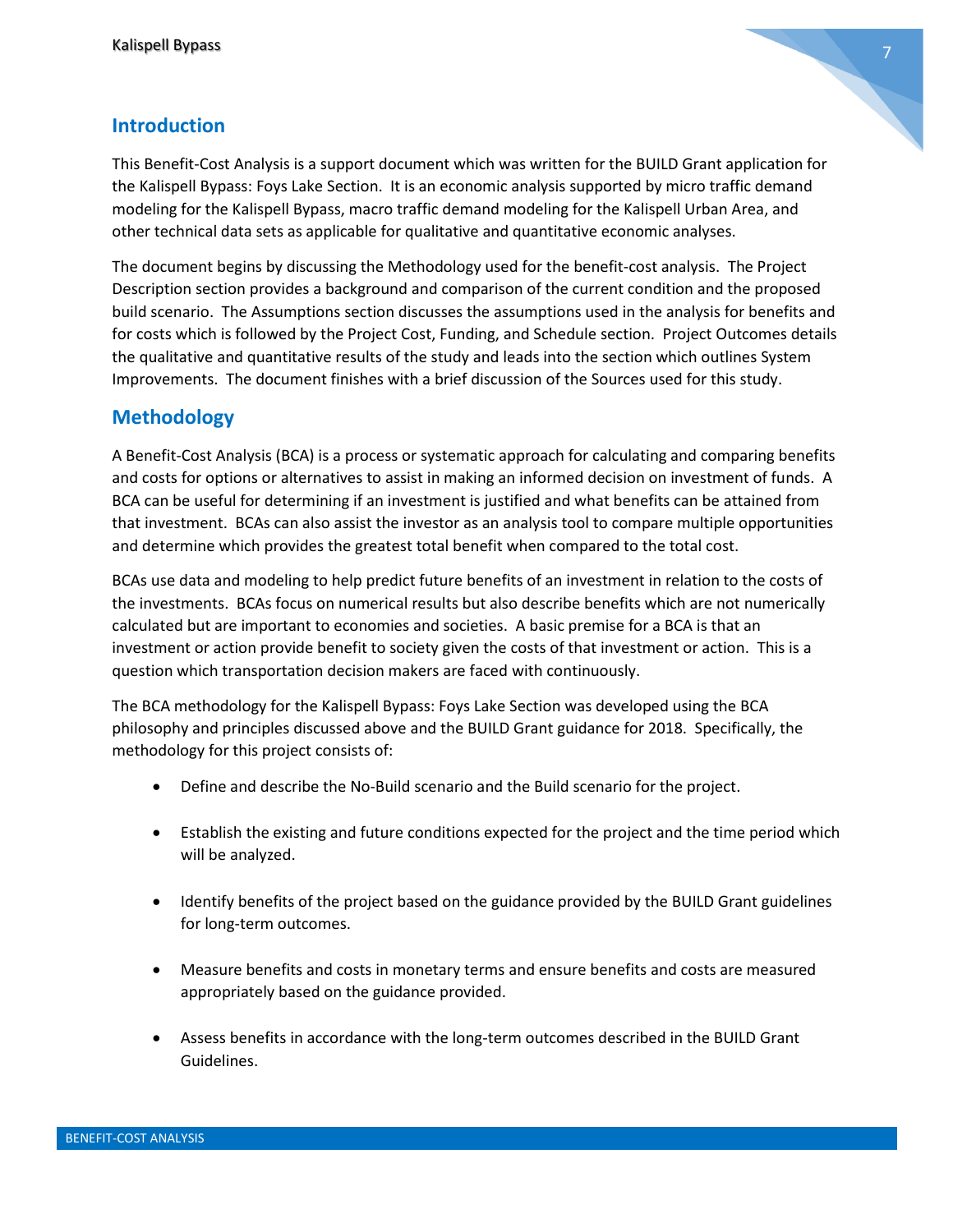- Calculate the benefit valuation of the travel time savings and fuel savings benefits in accordance with BUILD Grant guidance and industry standards.
- Compile all project costs and benefits and discount for future benefits and costs of the project at the required discount rate.

#### **Project Description**

The Kalispell Bypass is a regional arterial that was planned to serve as an Interstate-style transportation facility according to the 1994 EIS for the US 93 corridor from Somers to Whitefish. In 2010, the south half of the Bypass was built as a two-lane interim design with roundabouts at the intersections along the corridor. In 2016, the north half of the Bypass was built as a four-lane configuration with interchanges at the intersections along the corridor. This represented a complete connection of the 7-mile planned Bypass from US 93 south of the Kalispell Urban Area to US 93 north of the Kalispell Urban Area.

Since the Bypass was fully connected from north to south in 2016, traffic demand on the facility has increased at an unexpected high rate. This increase in traffic growth on the Bypass has caused significant congestion at the Foys Lake Roundabout which is the transition point from the interim twolane design on the south half to the four-lane design on the north half. The traffic congestion and delay at the Foys Lake Roundabout has led MDT, the City of Kalispell, and Flathead County to consider design solutions.

#### **Baseline Condition – No Build**

The Foys Lake Section is a two-lane transportation facility which is 1.9 miles long and represents the north section of the south half of the Bypass. The Foys Lake Roundabout in this section represents the transition point where the Bypass expands from two lanes to four lanes. Current traffic volume modeling shows that volumes at the single-lane roundabout are over 19,000 average annual daily traffic (AADT). Current traffic volume data also shows that some of the sections of the north half of the Bypass are experiencing similar volumes.

Future traffic volume predictions conducted in 2016 suggested this volume would not be experienced until 2040. The No Build scenario was analyzed at the current 2018 conditions and at the projected 2040 future condition. Given the current congestion levels at the Foys Lake Roundabout in the Foys Lake Section, the 2040 No Build scenario shows significant travel time delay, increased congestion levels, and a general breakdown in the level of service for the traveling public.

#### **Build Alternative**

The Build alternative is a construction project which transforms the 1.9-mile Foys Lake Section to a fourlane facility and replaces the Foys Lake Roundabout with an interchange. This alternative provides freeflow traffic conditions and significantly reduces traffic delay and reduces fuel consumption. The 2018 Build Scenario shows immediate relief to the traffic delay and congestion and the 2040 Build Scenario shows considerable improvement in traffic delay and congestion. It also shows substantial reductions in network delay and lower fuel consumption.

The travel demand modeling shows that this section of the Bypass will reach nearly 40,000 AADT in the 2040 Build Scenario. A single-lane roundabout is not designed to effectively handle this type of traffic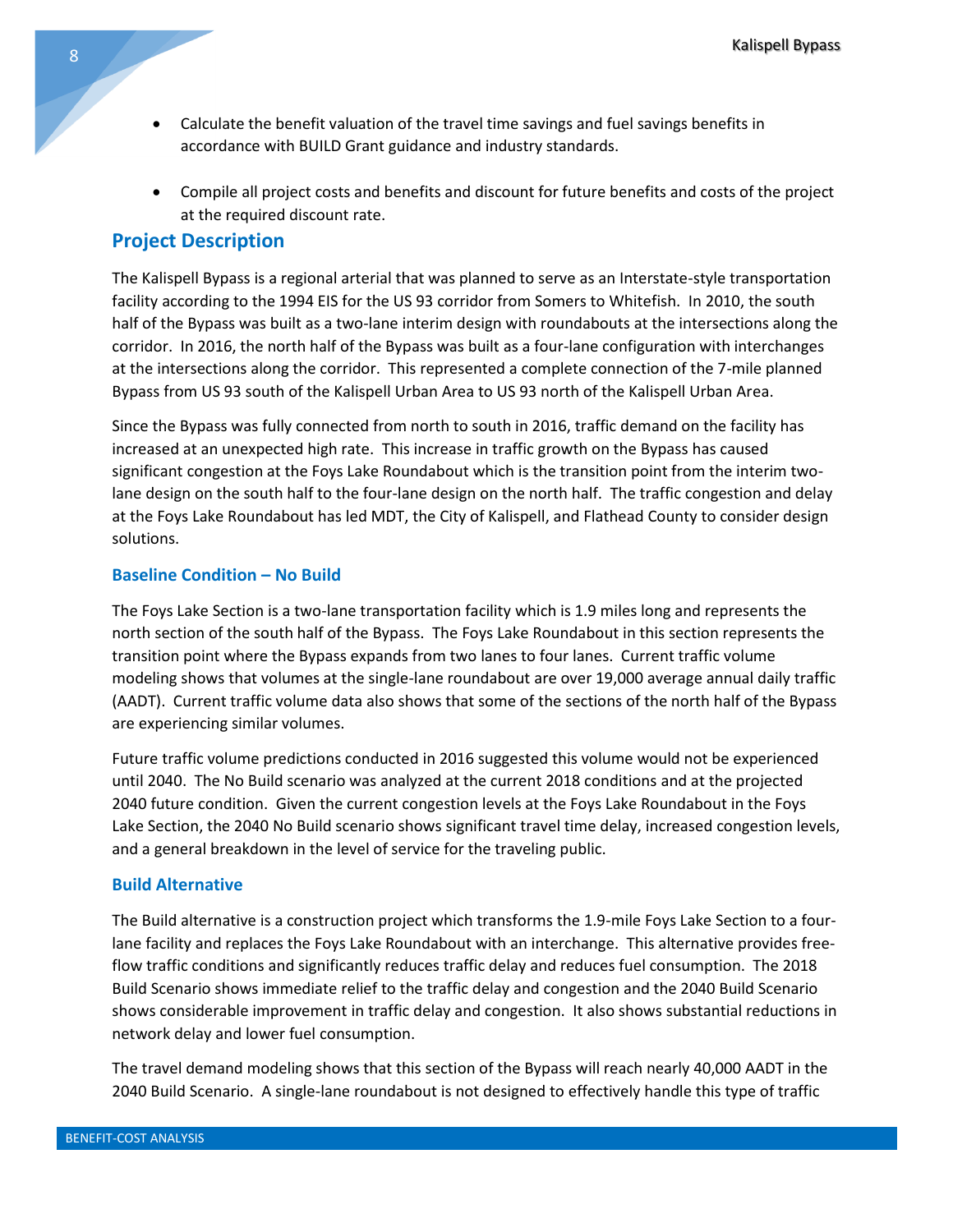volume and will cause substantial travel time delay if not addressed. The travel time benefits arrived at in this analysis suggest the Build Scenario is an essential project for the Kalispell Bypass to effectively meet the travel demands expected to occur in the next 20 years.

#### **Inputs and Assumptions**

The inputs used in this BCA to calculate benefits are from travel demand modeling for the project and for the Kalispell Urban Area. To calculate the project costs, MDT provided cost information for past expenditures and an estimation for construction costs using the design-build method. Assumptions for both project benefits and costs are generally described in this section. All costs and benefits were discounted at 7% and the analysis time period was based on MDT standard project design life. MDT designs its projects with a minimum 20-year design life and provides a predicted traffic volume that the project is expected to reach in 20 years after the project is constructed.

This BCA used 2018 as the base modeling year as recent traffic counts and modeling exercises have recently been completed for the Kalispell Bypass and the Kalispell Urban Area. The schedule proposed with this grant application is based on the project opening to traffic by the end of 2020. The BCA used 2040 as the forecasted future year based on the project completion year plus a 20 year design life. The modeling runs included in this BCA are the base year of 2018 with the No-Build scenario and the Build scenario and it analyzes the future year of 2040 with the No-build scenario and the Build scenario.

#### **Benefits**

A regional travel demand model was developed by MDT using TransCAD software. The model was built and calibrated to existing conditions. Future land use and transportation forecasting was conducted through a series of workshops with local officials. The travel demand model was used to evaluate projected changes in traffic volumes and traffic patterns under the build scenario.

The results of the travel demand model were used as inputs into a network microsimulation model using Synchro software, which is a widely used for traffic modeling. The microsimulation model was used to evaluate changes in travel times, network delay, and fuel consumption between the no-build and build scenarios. As shown in Tables 1 and 2 of this report, the build scenario resulted in considerable savings in travel time, substantial reductions in network delay, and lower fuel consumption.

#### **Costs**

Initial project costs for this BCA include right-of-way acquisition costs, utility relocation costs, and estimated design-build construction costs. The right-of-way acquisition costs and utility relocation costs occurred in 2009 just prior to the construction of the current two-lane design and roundabout for the Foys Lake Section of the Bypass. MDT provided the design-build construction costs for this grant application and provided a detailed cost breakdown per their design-build process and estimation database for design-build projects.

Operation and maintenance costs were provided by the MDT Kalispell Maintenance Division. The initial cost was based on current lane-mile costs in the Kalispell Division and includes all additional lane miles added to the system and annual maintenance for the Foys Lake Interchange. Operation and maintenance costs are expected to increase by an average of 2% per year. MDT expects to perform two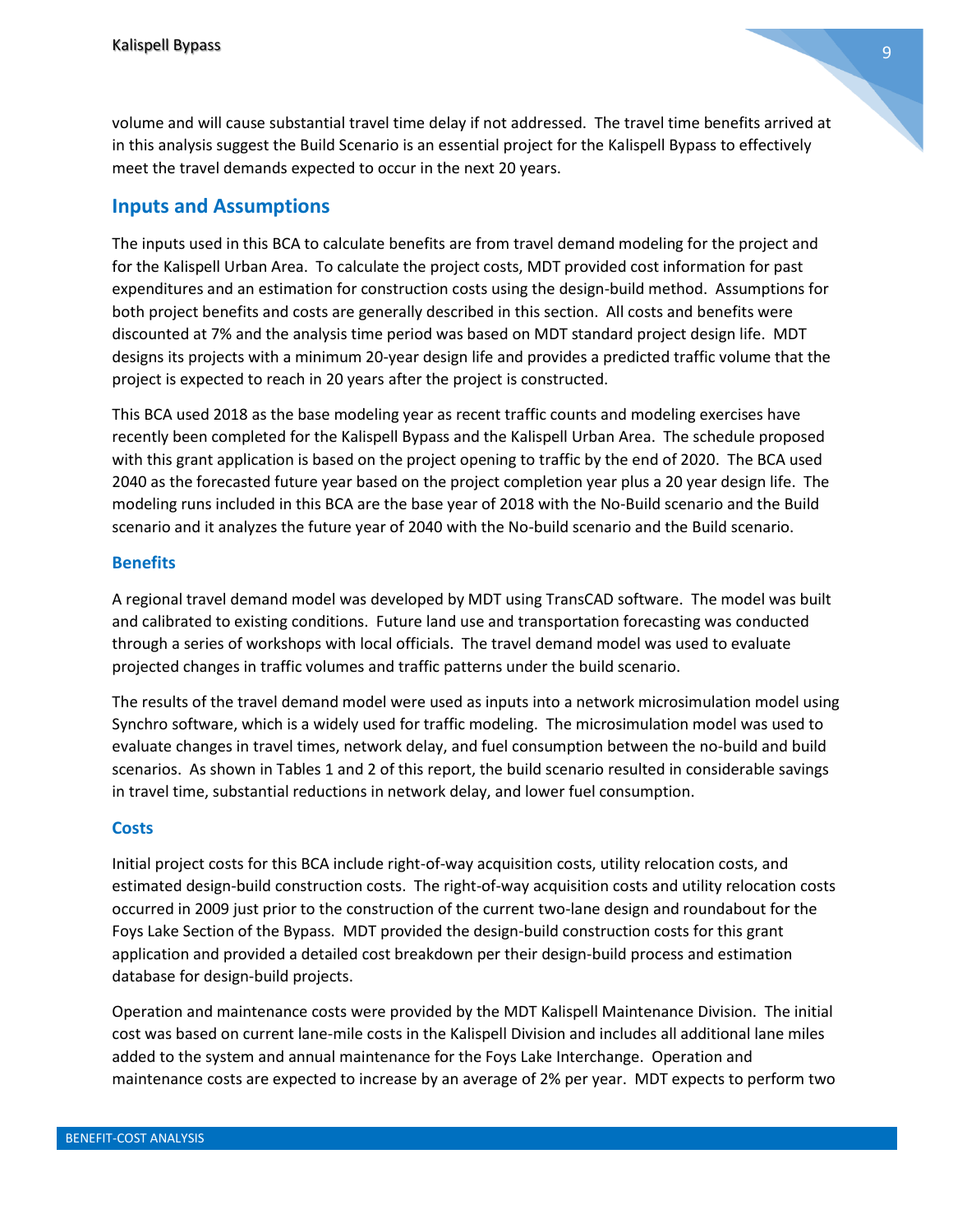pavement preservation projects on this section of the Bypass during the 20-year design life and those values are reflected in the operation and maintenance costs for 2028 and 2038.

# **Project Cost, Funding, and Schedule**

The total project cost for the Kalispell Bypass: Foys Lake Section is shown in Table 4. The project cost is the design-build estimate for constructing the four-lane configuration for the 1.9-mile section and the cost of the interchange. Table 4 also shows the previous right-of-way and utility costs from 2009.

#### *Table 4: Project Cost Estimate*

|                                                                  | <b>PRELIMINARY COST ESTIMATE</b>                                                                                                                         |                             |             |                                            |                        |  |  |
|------------------------------------------------------------------|----------------------------------------------------------------------------------------------------------------------------------------------------------|-----------------------------|-------------|--------------------------------------------|------------------------|--|--|
|                                                                  | Project No.: TBD                                                                                                                                         | Date Prepared: July 2, 2018 |             |                                            |                        |  |  |
|                                                                  | Control No.: 2038                                                                                                                                        |                             |             |                                            |                        |  |  |
|                                                                  | Project Name: KBP - Foys Lake Road Interchange - Design Build Project IDC:<br>10.96%                                                                     |                             |             |                                            |                        |  |  |
|                                                                  | Estimate Prepared By: Jake Goettle, P.E., DBIA                                                                                                           |                             |             |                                            |                        |  |  |
|                                                                  | (Based on preliminary CN estimate provided by project split memo.)                                                                                       |                             |             |                                            |                        |  |  |
|                                                                  | <b>Design and Engineering Costs</b>                                                                                                                      |                             |             |                                            |                        |  |  |
|                                                                  | <b>ITEM DESCRIPTION</b>                                                                                                                                  | <b>QUANTITY</b>             | <b>UNIT</b> | <b>UNIT</b>                                | <b>AMOUNT</b>          |  |  |
|                                                                  |                                                                                                                                                          |                             |             | <b>PRICE</b>                               |                        |  |  |
| τ.                                                               | PRELIMINARY ENGINEERING [9102]                                                                                                                           |                             |             |                                            |                        |  |  |
|                                                                  | MDT PE Costs (After Award)                                                                                                                               | $\mathbf 1$                 | LS          | \$50,000.00                                | \$50,000               |  |  |
|                                                                  | IDC                                                                                                                                                      | 10.96%                      |             |                                            | \$5,480                |  |  |
|                                                                  | SUBTOTAL =                                                                                                                                               | з                           | EA          | \$150,000.00                               | \$55,480               |  |  |
|                                                                  | Stipend Payments to DB Firm<br>Design Services (D-B Firm)                                                                                                | $\mathbf{1}$                | LS          | \$750,000.00                               | \$450,000<br>\$750,000 |  |  |
|                                                                  | <b>IDC</b>                                                                                                                                               | 10.96%                      |             |                                            | \$131,520              |  |  |
|                                                                  | SUBTOTAL =                                                                                                                                               |                             |             |                                            | \$1,331,520            |  |  |
| п.                                                               | <b>CONSTRUCTION ENGINEERING AND</b><br>INSPECTION (CEI) SERVICES [9402]                                                                                  |                             |             |                                            |                        |  |  |
|                                                                  | <b>MDT CEI Costs</b>                                                                                                                                     | $\mathbf{1}$                | LS          | 8%                                         | \$1,346,053.10         |  |  |
|                                                                  | IDC                                                                                                                                                      | 10.96%                      |             |                                            | \$147,527              |  |  |
|                                                                  | SUBTOTAL =                                                                                                                                               |                             |             |                                            | \$1,493,581            |  |  |
|                                                                  | CEI Costs (D-B Firm)                                                                                                                                     | $\mathbf{1}$                | LS          | \$300,000.00                               | \$300,000              |  |  |
|                                                                  | <b>IDC</b>                                                                                                                                               | 10.96%                      |             |                                            | \$32,880               |  |  |
|                                                                  | SUBTOTAL =                                                                                                                                               |                             |             |                                            | \$332,880              |  |  |
| ш.                                                               | INCIDENTAL CONSTRUCTION [9302]                                                                                                                           |                             |             |                                            |                        |  |  |
|                                                                  | Utility Design/Coordination                                                                                                                              | $\mathbf 1$                 | LS          | \$0.00                                     | \$0                    |  |  |
|                                                                  | <b>Utility Relocation Costs</b>                                                                                                                          | $\mathbf{1}$                | LS          | \$0.00                                     | \$0                    |  |  |
|                                                                  | IDC                                                                                                                                                      | 10.96%                      |             |                                            | \$0                    |  |  |
| SUBTOTAL =                                                       |                                                                                                                                                          |                             |             |                                            |                        |  |  |
|                                                                  | <b>Construction Costs</b>                                                                                                                                |                             |             |                                            |                        |  |  |
| IV.                                                              | <b>CONSTRUCTION [9502]</b>                                                                                                                               |                             |             |                                            |                        |  |  |
|                                                                  | Construction of interchange and 4 lane<br>connections. Includes mobilization, project<br>administration, scheduling, quality control, misc<br>work, etc. | $\mathbf{1}$                | LS          | \$13,000,000.00                            | \$13,000,000           |  |  |
|                                                                  | IDC                                                                                                                                                      | 10.96%                      |             |                                            | \$1,424,800            |  |  |
|                                                                  | SUBTOTAL =                                                                                                                                               |                             |             |                                            | \$14,424,800           |  |  |
| v.                                                               | <b>CONTINGENCY</b>                                                                                                                                       | $\mathbf{1}$                | %           | 15%                                        | \$2,163,720            |  |  |
|                                                                  | <b>IDC</b>                                                                                                                                               | 10.96%                      |             |                                            | \$237,144              |  |  |
|                                                                  | SUBTOTAL =                                                                                                                                               |                             |             |                                            | \$2,400,864            |  |  |
|                                                                  |                                                                                                                                                          |                             |             | SUBTOTAL ESTIMATED MDT PE COST =           | \$55,480               |  |  |
|                                                                  |                                                                                                                                                          |                             |             | SUBTOTAL ESTIMATED MDT CE COST =           | \$1,493,581            |  |  |
|                                                                  |                                                                                                                                                          |                             |             | <b>SUBTOTAL ESTIMATED D-B PE COST =</b>    | \$1,331,520            |  |  |
|                                                                  |                                                                                                                                                          |                             |             | <b>SUBTOTAL ESTIMATED D-B CE COST =</b>    | \$332,880              |  |  |
|                                                                  |                                                                                                                                                          |                             |             | SUBTOTAL ESTIMATED D-B CONSTRUCTION COST = | \$16,825,664           |  |  |
|                                                                  | <b>SUBTOTAL ESTIMATED DESIGN-BUILD CONTRACT COST =</b>                                                                                                   |                             |             |                                            | \$18,490,064           |  |  |
|                                                                  |                                                                                                                                                          |                             |             |                                            |                        |  |  |
| TOTAL ESTIMATED DESIGN-BUILD CONSTRUCTION COST =<br>\$20,039,124 |                                                                                                                                                          |                             |             |                                            |                        |  |  |
|                                                                  |                                                                                                                                                          |                             |             |                                            |                        |  |  |
|                                                                  | <b>Right-of-Way &amp; Utility Costs</b>                                                                                                                  |                             |             |                                            |                        |  |  |
|                                                                  | R/W & UTILITY COST<br><b>YEAR</b><br><b>PROJECT NAME</b>                                                                                                 |                             |             |                                            |                        |  |  |
| 2009                                                             | AIRPORT RD TO FOYS ROAD : KALISPELL - INTERIM                                                                                                            |                             |             |                                            |                        |  |  |
| 2009                                                             | FOYS LAKE RD TO US 2 : KALISPELL - INTERIM                                                                                                               |                             |             |                                            |                        |  |  |
|                                                                  |                                                                                                                                                          |                             |             |                                            | \$4,250,000            |  |  |
|                                                                  |                                                                                                                                                          | TOTAL R/W & UTILITY COST =  |             |                                            | \$7,237,270            |  |  |
|                                                                  | TOTAL R/W & UTILITY COST - 2018 VALUE =                                                                                                                  |                             |             |                                            | \$8,208,512            |  |  |
|                                                                  |                                                                                                                                                          |                             |             |                                            |                        |  |  |
|                                                                  | <b>TOTAL ESTIMATED PROJECT COST FOR 2018 =</b>                                                                                                           |                             |             |                                            | \$28,247,636           |  |  |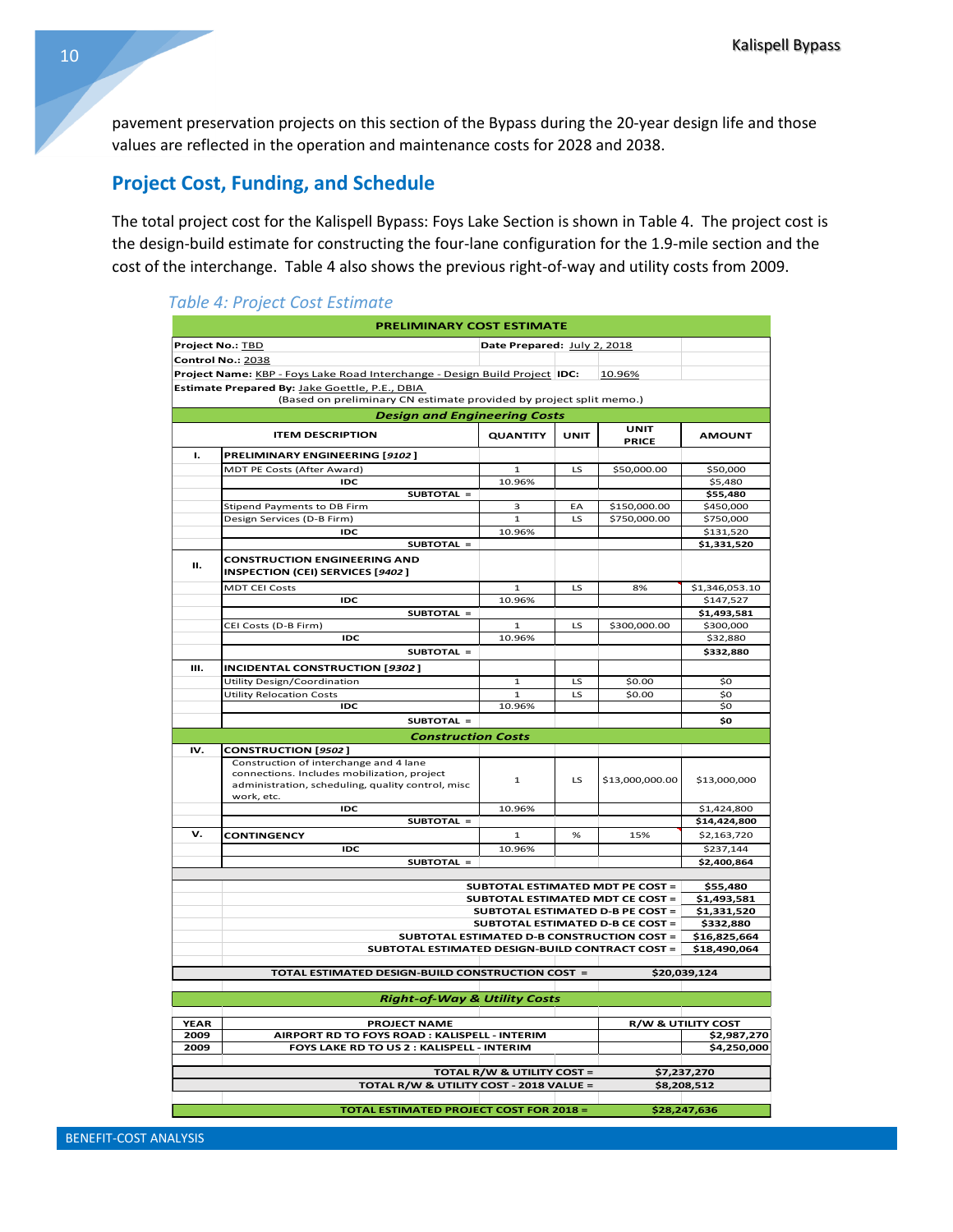A breakdown of the project funding is provided in Table 5 shown below. The total project cost is \$28.2 million which includes right-of-way acquisition and utility relocation. For the purposes of this analysis, these activities which took place in 2009 were inflated to 2018 values. To complete the project, \$20 million to fund a design-build construction project is required. The BUILD Grant request for this project is \$15 million and remaining funds will come from MDT's National Highway program for the Missoula District. The BUILD Grant request represents 53% of the total project cost. The current project investment amount prior to this grant request is \$8.2 million or 29% of the total project cost.

| <b>Project Funding - Kalispell Bypass - Foys Lake Section</b>                    |                          |  |  |  |
|----------------------------------------------------------------------------------|--------------------------|--|--|--|
| <b>Funding Sources</b>                                                           | <b>Amount (Millions)</b> |  |  |  |
| <b>Total Project Cost - Foys Lake Section</b>                                    | \$28.2                   |  |  |  |
| MDT - Right-of-Way Acquistion & Utility Relocation - 2018 Value                  | \$8.2                    |  |  |  |
| <b>MDT</b> - Design-Build Construction Project                                   | \$20.0                   |  |  |  |
| MDT - Design-Build Construction Project Breakdown                                | \$20.0                   |  |  |  |
| MDT - National Highway - Missoula District Funding - Federal Share               | \$4.3                    |  |  |  |
| MDT - National Highway - Missoula District Funding - State Match                 | \$0.7                    |  |  |  |
| <b>BUILD Grant Request</b>                                                       | \$15.0                   |  |  |  |
| <b>BUILD Grant - Percent of Total Project Cost</b>                               | 53%                      |  |  |  |
| MDT Right-of-Way & Utility Costs and Project Funding Commitment                  | 47%                      |  |  |  |
| MDT acquired the right-of-way necessary for the four-lane configuration in 2009. |                          |  |  |  |

#### *Table 5: Project Funding*

The project schedule is based on the design-build method of delivery and is shown in Table 6. If a BUILD Grant is awarded to this project, the design-build selection process would begin immediately in January 2019. MDT's design-build process would be utilized as it is a proven process for that agency as standard practice for contracting projects. The selection process would be complete in June 2019 resulting in awarding the project to the top scoring design-build firm. The selected firm would be required to complete construction of the project by December 30, 2020.

The design-build method of delivery offers several key advantages to constructing this project. The project will be delivered with an accelerated design to construction schedule. This will reduce impacts to traffic during construction, which is substantial given the project's current volume of traffic. Designbuild firms have the opportunity to incorporate innovative solutions, materials, and ideas to the project and its delivery. Design-build delivery allows for concurrent design and construction activities which will be ideal for this project as the selected firm can construct certain features in the winter months while planning and designing for other features which will commence in the spring and summer months.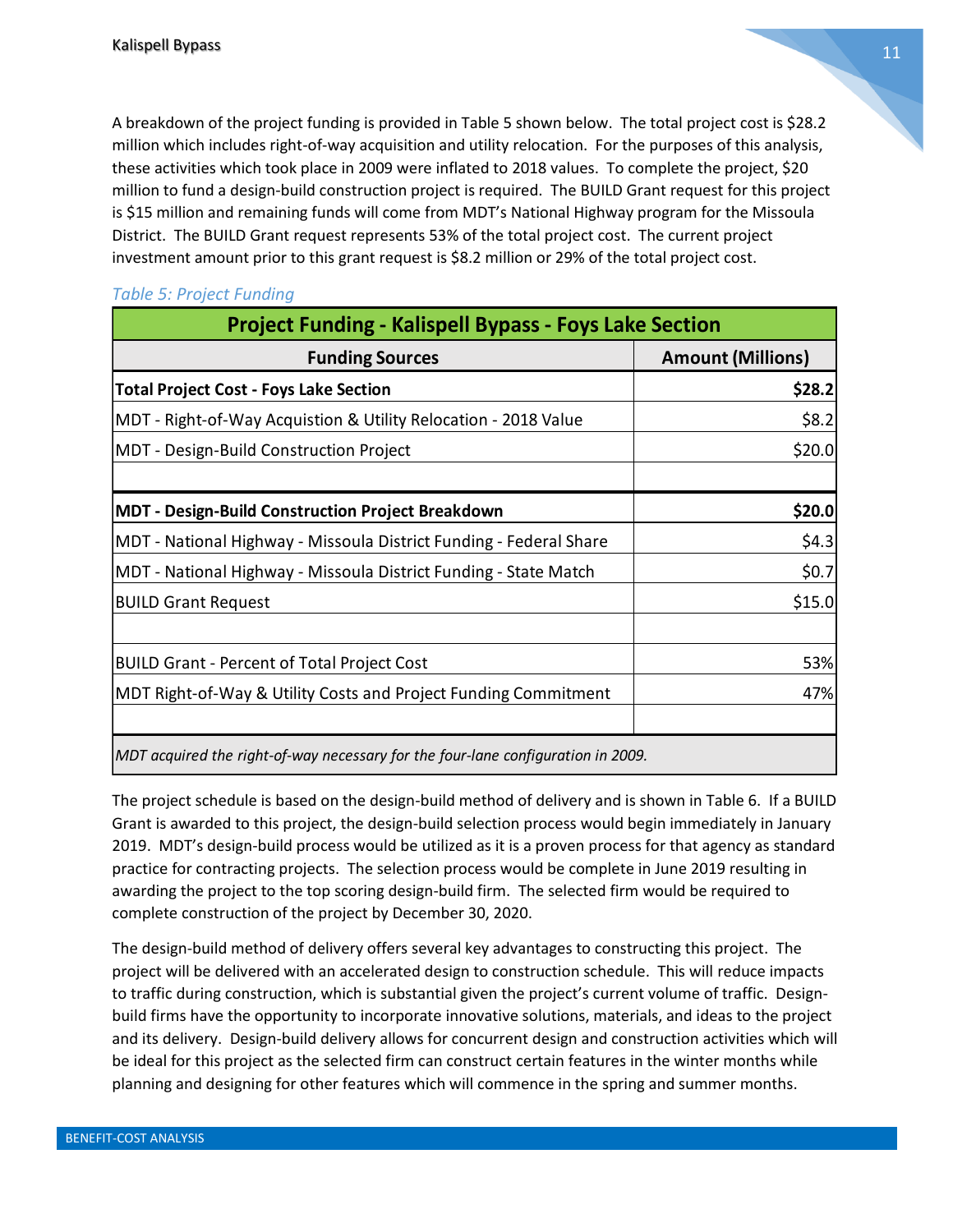The design-build delivery method for this project is possible because of prior right-of-way acquisition and utility relocation. The project can be constructed in the right-of-way MDT purchased and the environmental permitting required for this project is standard practice with no abnormal requirements and represents low impact to the affected project area. Right-of-way acquisition and environmental permitting represent issues which typically delay delivery of a transportation project.

That is not the case with this project which means it is low risk for failure to deliver and an ideal designbuild project and BUILD Grant project. Through the BCA analysis, the project has demonstrated the current condition is experiencing significant delay and that condition will continue to degrade. The requested \$15 million BUILD Grant will provide timely relief to this situation. As the analysis shows, building this project as soon as possible will provide tremendous benefit to the traveling public.

| <b>Project Schedule - Kalispell Bypass - Foys Lake Section</b> |                               |  |  |  |
|----------------------------------------------------------------|-------------------------------|--|--|--|
| <b>Task</b>                                                    | <b>Schedule</b>               |  |  |  |
| <b>Grant Notification</b>                                      | December 2018                 |  |  |  |
| Begin Design-Build Request For Proposal Process                | January 2019                  |  |  |  |
| Design-Build Selection Process                                 | February - May 2019           |  |  |  |
| Award of Design-Build Contract                                 | <b>June 2019</b>              |  |  |  |
| Initial Design & Contract Permitting                           | July 2019 - November 2019     |  |  |  |
| Utility Relocation and Coordination                            | September 2019 - May 2020     |  |  |  |
| Start of Construction - Foys Lake Detour                       | September 2019 - October 2019 |  |  |  |
| Foys Lake Roundabout Removal                                   | September 2019 - October 2019 |  |  |  |
| Foys Lake Interchange Bridge Construction                      | October 2019 - August 2020    |  |  |  |
| Foys Lake Interchange Ramp Construction                        | October 2019 - May 2020       |  |  |  |
| Kalispell Bypass Earthwork                                     | March 2020 - June 2020        |  |  |  |
| <b>Project Gravel Surfacing &amp; Paving</b>                   | June 2020 - July 2020         |  |  |  |
| <b>Bridge Completion</b>                                       | August 2020                   |  |  |  |
| Chip Seal                                                      | August 2020                   |  |  |  |
| Final Cleanup & Seeding                                        | August 2020 - November 2020   |  |  |  |
| <b>Project Completion</b>                                      | December 2020                 |  |  |  |

#### *Table 6: Project Schedule*

*The proposed schedule listed above is an example of the schedule of work which will be contracted to be complete by December 2020. The Design-Build contract method allows for expedited project delivery and for innovation of project scheduling and the incorporation of value added materials and products.*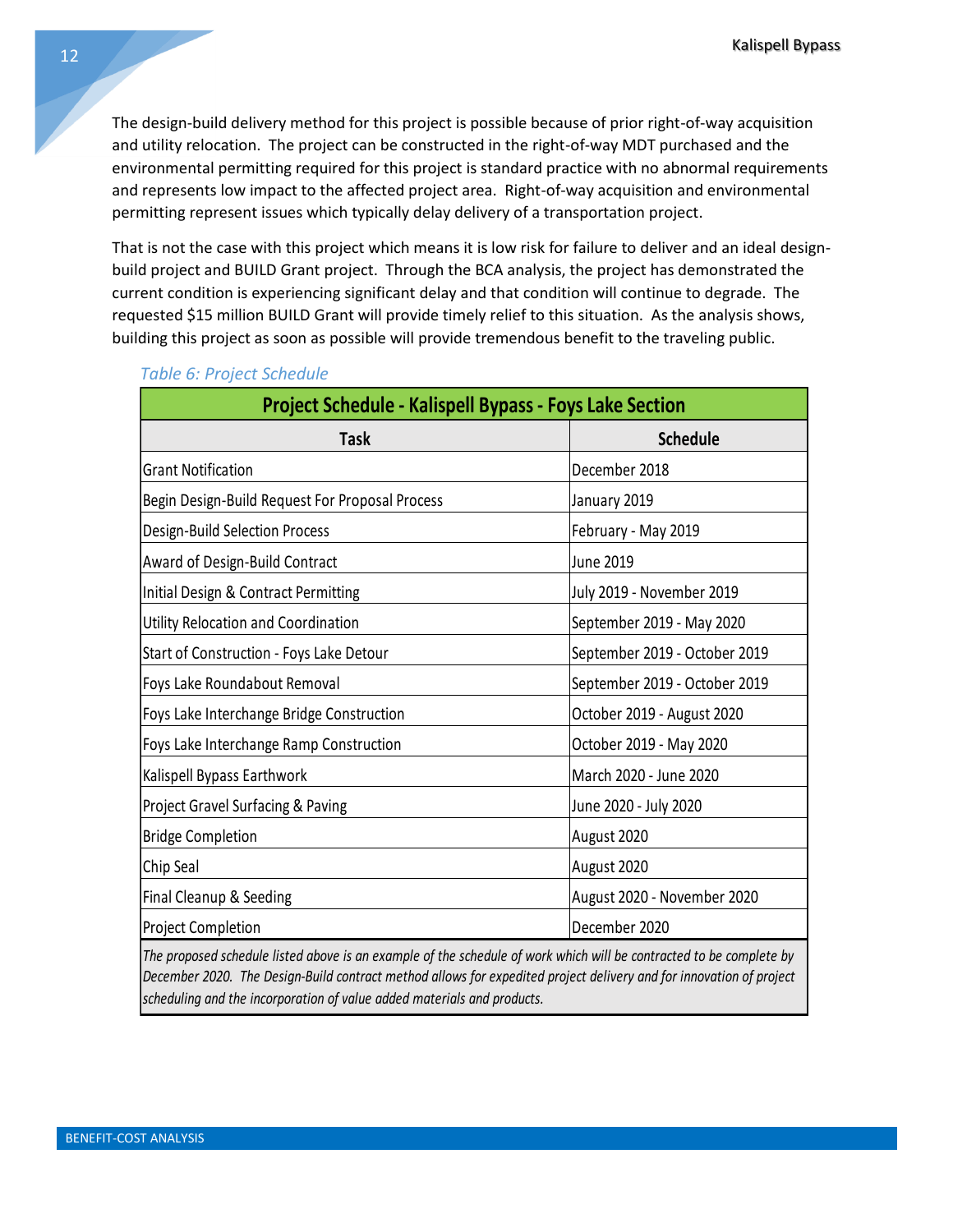

# **Project Outcomes**

There are five project outcomes which this section will cover and a discussion to the economic impact analysis that was performed for the Bypass. The first is the economic competitiveness which is travel time savings calculated in the BCA. The study also covers environmental stewardship based on emissions reduction. The quality of life criteria looks at both a fuel savings calculation and the system wide travel time improvement for the Kalispell Urban Area. The study also looked at future expected safety benefits the project produces. The final area of discussion for project outcomes is the economic generation that the Kalispell Bypass has produced for the region which will increase with the construction of this project.

The Net Present Value of the project is \$187,135,604 and the Benefit-to-Cost Ratio is 7.89:1. The Total Benefits are calculated at \$214,294,065 with a 7% discount rate and the Total Cost is calculated at \$27,158,461 with a discount rate of 7%. The Total Benefits calculation includes travel time savings,  $CO<sub>2</sub>$ reduction savings, and fuel savings. The Total Cost includes initial project costs and the operations and maintenance costs over the analysis period.

| <b>Benefit to Cost Ratio Analysis Summary</b> |                                                                                                                                                    |                                                                                                                               |                                                   |                                                  |  |
|-----------------------------------------------|----------------------------------------------------------------------------------------------------------------------------------------------------|-------------------------------------------------------------------------------------------------------------------------------|---------------------------------------------------|--------------------------------------------------|--|
| <b>Selection Criteria</b>                     | Description                                                                                                                                        | Inputs                                                                                                                        | Value                                             | <b>Monetary Value</b><br>(Discount<br>Rate = 7%) |  |
| <b>Economic Competitiveness</b>               | Replace current roundabout and<br>two-lane facility with an<br>interchange and four-lane facility<br>to reduce travel time                         | Travel demand modeling<br>produced average daily travel<br>savings and was converted to<br>annual savings                     | 26.2 million hours saved                          | \$209,476,448                                    |  |
| Environmental Stewardship                     | <b>Environmental Benefits from</b><br><b>Reduced Emissions</b>                                                                                     | CO <sub>2</sub> quantity reduction converted<br>to monetary value                                                             | 30,276 metric tons of CO <sub>2</sub> saved       | \$494,589                                        |  |
| Quality of Life                               | Fuel savings due to travel time<br>reduction                                                                                                       | Gallons of fuel saved                                                                                                         | 3,704,839 gallons of fuel saved                   | \$4,323,028                                      |  |
| Quality of Life                               | Improved traffic capacity for the<br>Kalispell Urban Area. Attracts<br>truck traffic away from<br>downtown Kalispell allowing for<br>redevelopment | Included in travel demand<br>modeling                                                                                         | Included in the economic<br>competitiveness value |                                                  |  |
| Safety                                        | Converting from a 2 lane to a 4<br>lane facility and converting to an<br>interchange yields crash<br>reductions                                    | Future crash reduction for the 4<br>lane facility is expected at 66%<br>and for the interchange a value<br>of 38% is expected | Not calculated                                    |                                                  |  |
| <b>Total Cost</b>                             | (527, 158, 461)                                                                                                                                    |                                                                                                                               |                                                   |                                                  |  |
| <b>Total Benefits</b>                         | \$214,294,065                                                                                                                                      |                                                                                                                               |                                                   |                                                  |  |
| <b>Net Present Value</b>                      |                                                                                                                                                    |                                                                                                                               |                                                   | \$187,135,604                                    |  |
| <b>Benefit to Cost Ratio</b>                  |                                                                                                                                                    |                                                                                                                               |                                                   | 7.89                                             |  |

#### *Table 7: Project Benefit-Cost Analysis*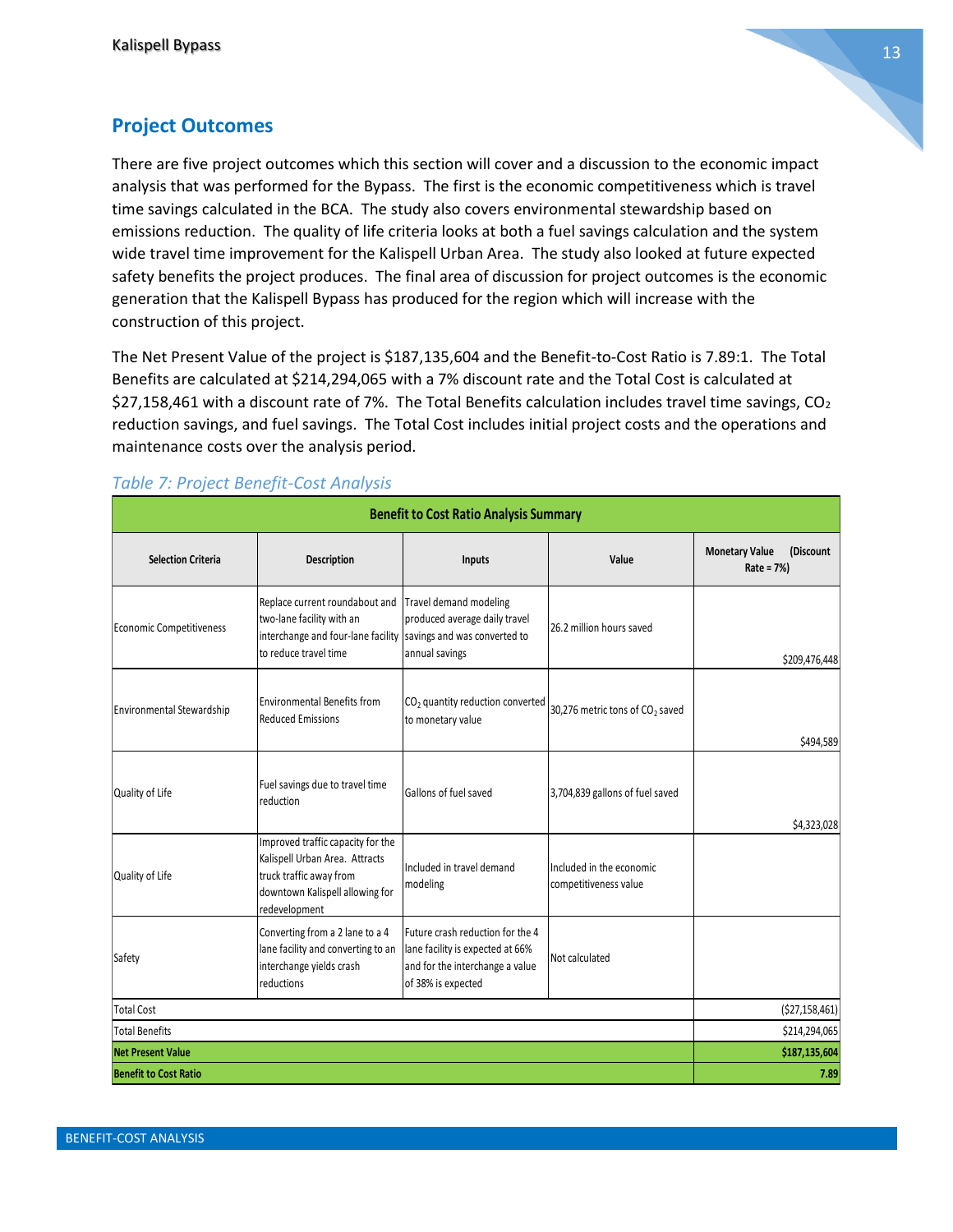#### **Economic Competitiveness**

This benefit-cost analysis shows the project will provide travel time savings, fuel savings, and  $CO<sub>2</sub>$ reduction over the existing condition. These improvements were calculated from outputs provided by macro-level modeling for the Kalispell Urban Area and micro-level modeling for the Kalispell Bypass: Foys Lake Section. The BCA follows the guidance set forth in BUILD Grants Notice of Funding Opportunity for 2018. The BCA summary is shown in Table 7.

The greatest benefit for this BCA is the travel time savings for the economic competitiveness criteria. Nearly all the monetary benefit for this BCA comes from travel time the project will save over the analysis period. The TransCAD regional travel demand was developed for this grant application and used to show regional impacts which this project would have on the transportation system. The results of this modeling were input into a network microsimulation model for the Kalispell Bypass using Synchro software.

The microsimulation model created four outputs for traffic analysis purposes. The outputs were No-Build 2018, Build 2018, No-Build 2040, and Build 2040. Two additional outputs were produced: No-Build and Build scenarios for 2020. The outputs generated peak volumes for AM Peak, Noon, and PM Peak in all scenarios and were used to calculate a 24-hour average volume of daily travel time saving. Fuel savings was also provided with each modeling scenario.

The 2018 No-Build versus 2018 Build scenario outputs were compared for travel time savings and fuel savings. The comparison showed a significant savings for both travel time and fuel consumption. The 2040 No-Build versus 2040 Build scenarios were compared for travel time and fuel savings. The comparison showed a substantial savings for travel time and a significant savings for fuel consumption.

Because the existing two-lane facility with the roundabout does not have the capacity of a four-lane facility and interchange, the growth rate for the existing condition is 2.3% and for the build condition it is 3.1%. With the savings calculations complete for 2018 and for 2040, the results from these years were pro-rated for the remaining years in the analysis period. Using the monetary values provided in the BUILD Grant guidance, annual travel time savings were calculated. For the calculation of fuel savings, \$3/gallon was used, uninflated, for the period of analysis.

From a transportation perspective, constructing the four-lane facility with the interchange provides significant travel time benefits. As the analysis shows, constructing the project at the beginning of the analysis period provides substantial benefit utilizing current construction costing which will likely never be less than what is estimated in this analysis. Construction costs will likely increase over time due to inflation and will increase on this project as a contracting firm will be required to contend with additional traffic growth which usually translates into additional risk and cost to the project.

#### **Environmental Stewardship**

As mentioned above, the microsimulation Synchro modeling provided daily fuel savings which was converted to annual fuel savings. From the fuel savings, the reduction of  $CO<sub>2</sub>$  in metric tons could be calculated. EPA guidance was used to estimate a monetary value per metric ton of  $CO<sub>2</sub>$  to calculate the value of the reduction. The monetary value selected for this analysis was \$42 per metric ton. The analysis shows that 30,276 metric tons will be saved over the analysis period. Table 8 shows the fuel savings and the  $CO<sub>2</sub>$  reduction.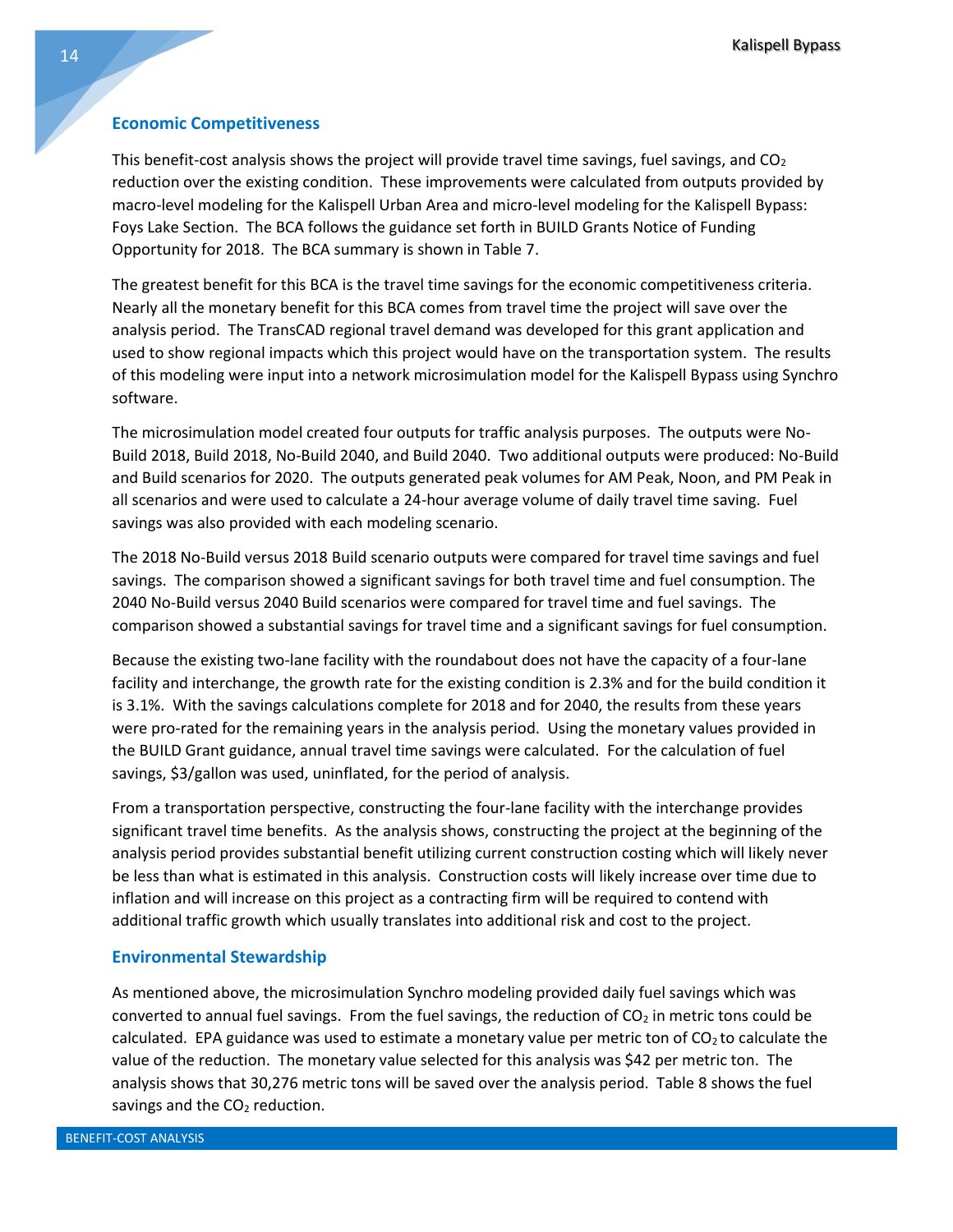| <b>Fuel Savings &amp; CO<sub>2</sub> Reduction</b> |                                             |                                      |                                          |                                            |  |  |  |
|----------------------------------------------------|---------------------------------------------|--------------------------------------|------------------------------------------|--------------------------------------------|--|--|--|
|                                                    | <b>Kalispell Bypass - Foys Lake Section</b> |                                      |                                          |                                            |  |  |  |
|                                                    | <b>Fuel Saved (gallons)</b>                 | Vehicle Fuel Savings @<br>\$3.00/gal | CO <sub>2</sub> Reduced (Metric<br>Tons) | CO <sub>2</sub> Value @<br>\$42/Metric Ton |  |  |  |
| 2018                                               |                                             |                                      |                                          |                                            |  |  |  |
| 2019                                               |                                             |                                      |                                          |                                            |  |  |  |
| 2020                                               |                                             |                                      |                                          |                                            |  |  |  |
| 2021                                               | 56,855                                      | \$170,564                            | 465                                      | \$19,514                                   |  |  |  |
| 2022                                               | 70,369                                      | \$211,108                            | 575                                      | \$24,152                                   |  |  |  |
| 2023                                               | 83,884                                      | \$251,651                            | 685                                      | \$28,791                                   |  |  |  |
| 2024                                               | 97,398                                      | \$292,194                            | 796                                      | \$33,429                                   |  |  |  |
| 2025                                               | 110,913                                     | \$332,738                            | 906                                      | \$38,068                                   |  |  |  |
| 2026                                               | 124,427                                     | \$373,281                            | 1,017                                    | \$42,706                                   |  |  |  |
| 2027                                               | 137,941                                     | \$413,824                            | 1,127                                    | \$47,345                                   |  |  |  |
| 2028                                               | 151,456                                     | \$454,368                            | 1,238                                    | \$51,983                                   |  |  |  |
| 2029                                               | 164,970                                     | \$494,911                            | 1,348                                    | \$56,622                                   |  |  |  |
| 2030                                               | 178,485                                     | \$535,454                            | 1,459                                    | \$61,260                                   |  |  |  |
| 2031                                               | 191,999                                     | \$575,997                            | 1,569                                    | \$65,899                                   |  |  |  |
| 2032                                               | 205,514                                     | \$616,541                            | 1,679                                    | \$70,537                                   |  |  |  |
| 2033                                               | 219,028                                     | \$657,084                            | 1,790                                    | \$75,176                                   |  |  |  |
| 2034                                               | 232,542                                     | \$697,627                            | 1,900                                    | \$79,814                                   |  |  |  |
| 2035                                               | 246,057                                     | \$738,171                            | 2,011                                    | \$84,453                                   |  |  |  |
| 2036                                               | 259,571                                     | \$778,714                            | 2,121                                    | \$89,091                                   |  |  |  |
| 2037                                               | 273,086                                     | \$819,257                            | 2,232                                    | \$93,730                                   |  |  |  |
| 2038                                               | 286,600                                     | \$859,801                            | 2,342                                    | \$98,368                                   |  |  |  |
| 2039                                               | 300,115                                     | \$900,344                            | 2,453                                    | \$103,007                                  |  |  |  |
| 2040                                               | 313,629                                     | \$940,887                            | 2,563                                    | \$107,645                                  |  |  |  |
| Total                                              | 3,704,839                                   | \$11,114,516                         | 30,276                                   | \$1,271,590                                |  |  |  |

#### *Table 8: Fuel Savings and CO<sup>2</sup> Reduction*

*For the CO <sup>2</sup> analysis, assumed 18.0 lbs per gallon of fuel based on data provided by the U.S. Energy Information Administration. Also, the EPA's Fact Sheet for the Social Cost of Carbon listed \$42 per metric ton of CO <sup>2</sup> for the year 2020 at a 3% Average for Discount Rate and Statistic.*

The design-build construction project will require update of the past environmental document, sound mitigation review, and the necessary construction permitting to perform the work. A review of the area shows no significant impacts for the proposed construction project in the Foys Lake Section.

#### **Quality of Life**

The quality of life value used in this analysis was for the fuel savings which was calculated at \$3/gallon uninflated over the analysis period. The study shows a fuel savings of 3,704,839 gallons will be realized over the analysis period. While the fuel savings is derived from a more efficient system, it does not take into account the driver frustration which is typically experienced in situations where traffic congestion exists. The analysis does not take into account the operational cost savings for vehicles where free-flow conditions exist compared to congested driving conditions like the Foys Lake Roundabout situation.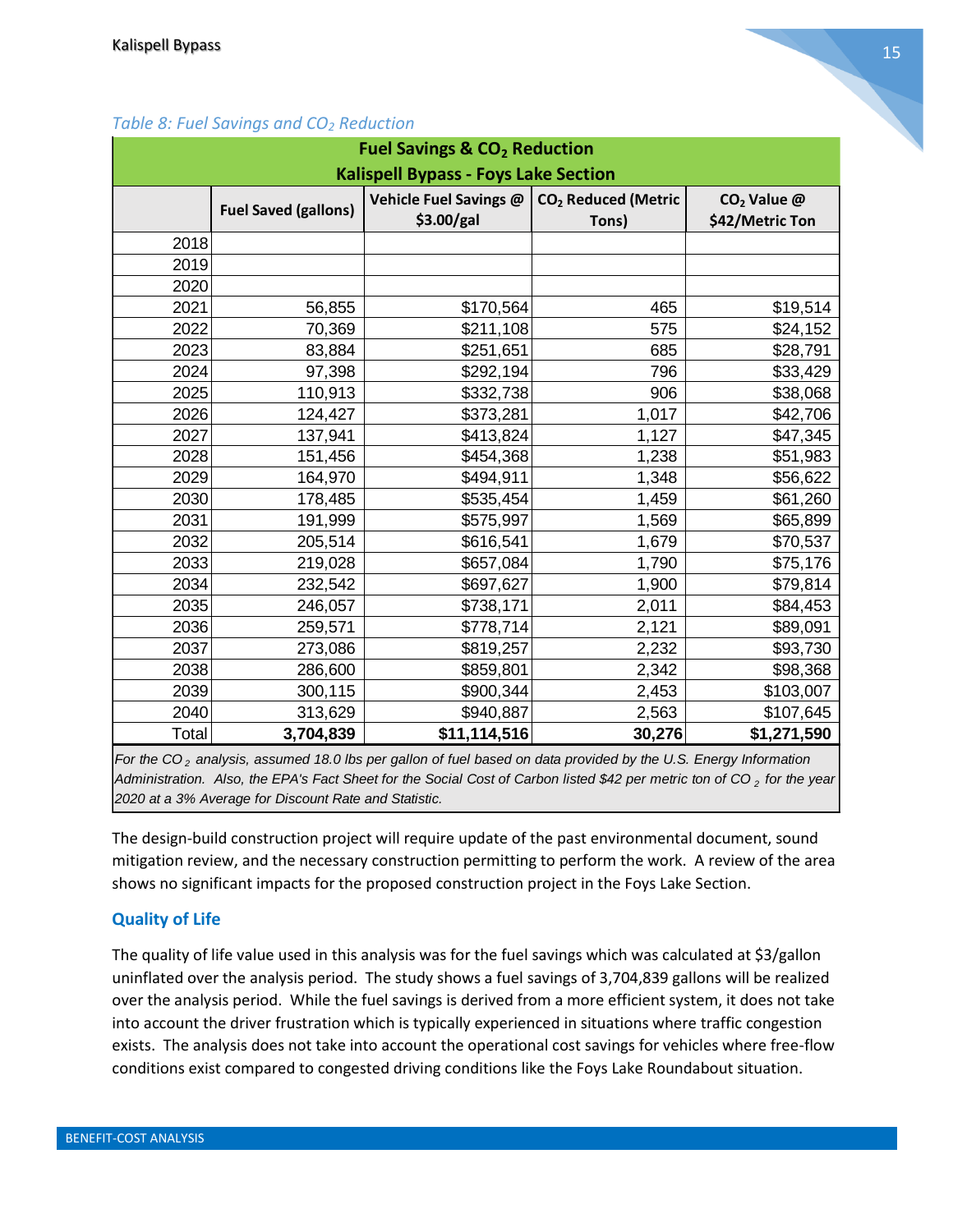The second quality of life entry listed is the system improvement that the Kalispell Urban Area will see with the construction of the project. In the next section of this report, maps for the Kalispell Urban Area are included which show the effects on the system under the four modeling scenarios used in this study. They show an overall improvement in the system's performance with the construction of the project.

One area of interest for quality of life improvement is US 93, which is Main Street in the Downtown Core Area of Kalispell. Main Street is a typical urban highway with a series of traffic signals which create stopand-go driving conditions. There is also an effort underway to transform the Kalispell Downtown Core Area into a destination area which has bicycle and pedestrian facilities.

To achieve this result, it is desirable to reduce truck traffic on Main Street by offering other alternative routes. The Kalispell Bypass is listed as US 93 Alternate Route and offers truck traffic a free-flow driving condition more like the Interstate system rather than the current stop-and-go condition which exists downtown. Constructing the Foys Lake Section will attract additional truck traffic and offer an efficient alternate route for all traffic around Kalispell. This will help with future traffic demand and assist in the redevelopment of Kalispell's Downtown Core Area.

#### **Safety**

According to the Crash Modification Clearinghouse, converting a 2-lane roadway to a 4-lane divided roadway is expected to yield a crash reduction factor of 65.88% for all crash severities and types within an urban setting. Also, a crash reduction factor of 38.00% for all crash severities and types can be expected for the construction of a diamond interchange like that proposed for Foys Lake.

Since these are projected values based on current data for a broad spectrum, they are not included in the numerical evaluation for this BCA. While the primary focus of this study is on travel time savings, it is important to note that the proposed project is expected to provide safety benefits for both the expansion from two-lanes to four-lanes and the construction of the interchange.

#### **Economic Impact Assessment**

Attached to this grant application is the Economic Impact Analysis (EIA) for the Construction of the Kalispell Bypass. This EIA was conducted last year and used three data sets as inputs into the Flathead County IMPLAN Model which was created for the project. The inputs are Bypass design and construction cost data, commercial and residential construction attributed to the construction of the Bypass, and employment data attributable to the construction of the Bypass. The study shows that the construction of the Kalispell Bypass produced over \$1 billion in economic impacts to date. Refer to the EIA attached to this application for additional details and information.

Also attached to this grant application is an update to the EIA. Commercial and residential development continues to occur which can be attributed to the construction of the Kalispell Bypass. The development of the update to the EIA is for the purposes of this grant application and includes the projected construction costs of the Foys Lake project. The updated EIA is meant to support the BCA and the overall benefit the Foys Lake project will have on the Kalispell Urban Area and Northwest Montana.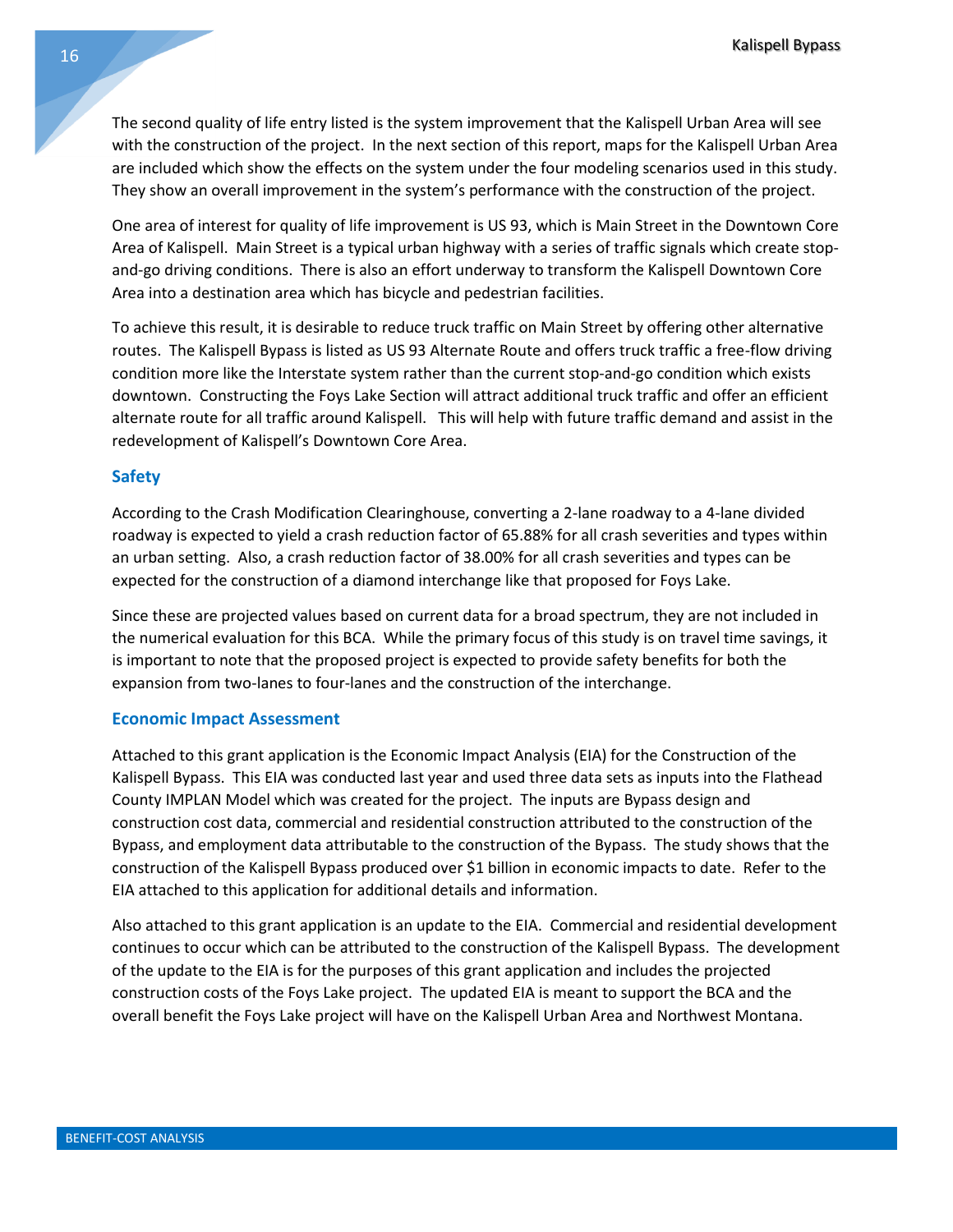

# **Kalispell Urban Area Maps**

Four Kalispell Urban Area Maps were created for the purpose of this study. They are 2017 No-Build Scenario, 2017 Build Scenario, 2040 No-Build Scenario, and 2040 Build Scenario. They were created by MDT using TransCAD software. These macro-level models are from the year 2017 as that is the latest complete year data is available. The microsimulation Synchro models used these 2017 macro-level models as inputs in its 2018 base year modeling.

The maps highlight the urban area in which the project is contained and show ranges for traffic volume to capacity (v/c) and vehicle flows in terms of traffic volumes. The importance of the Foys Lake project becomes apparent in the 2040 scenarios with the expected increased vehicle demands placed on the Kalispell Urban Area system.



#### *Table 9: Kalispell Bypass – Location Map*

BENEFIT-COST ANALYSIS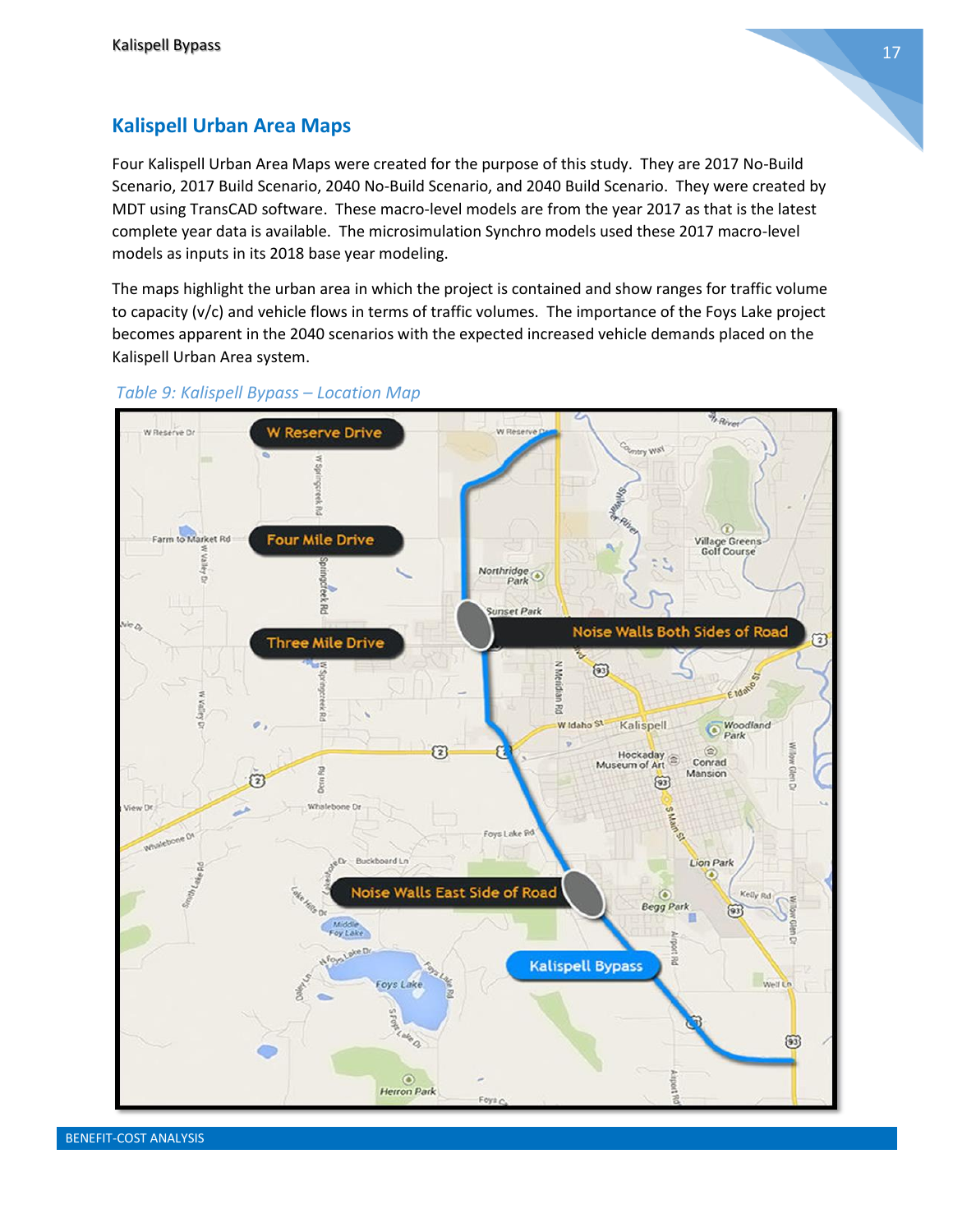

*Table 10: Kalispell Urban Area Map – 2017 No Build Scenario*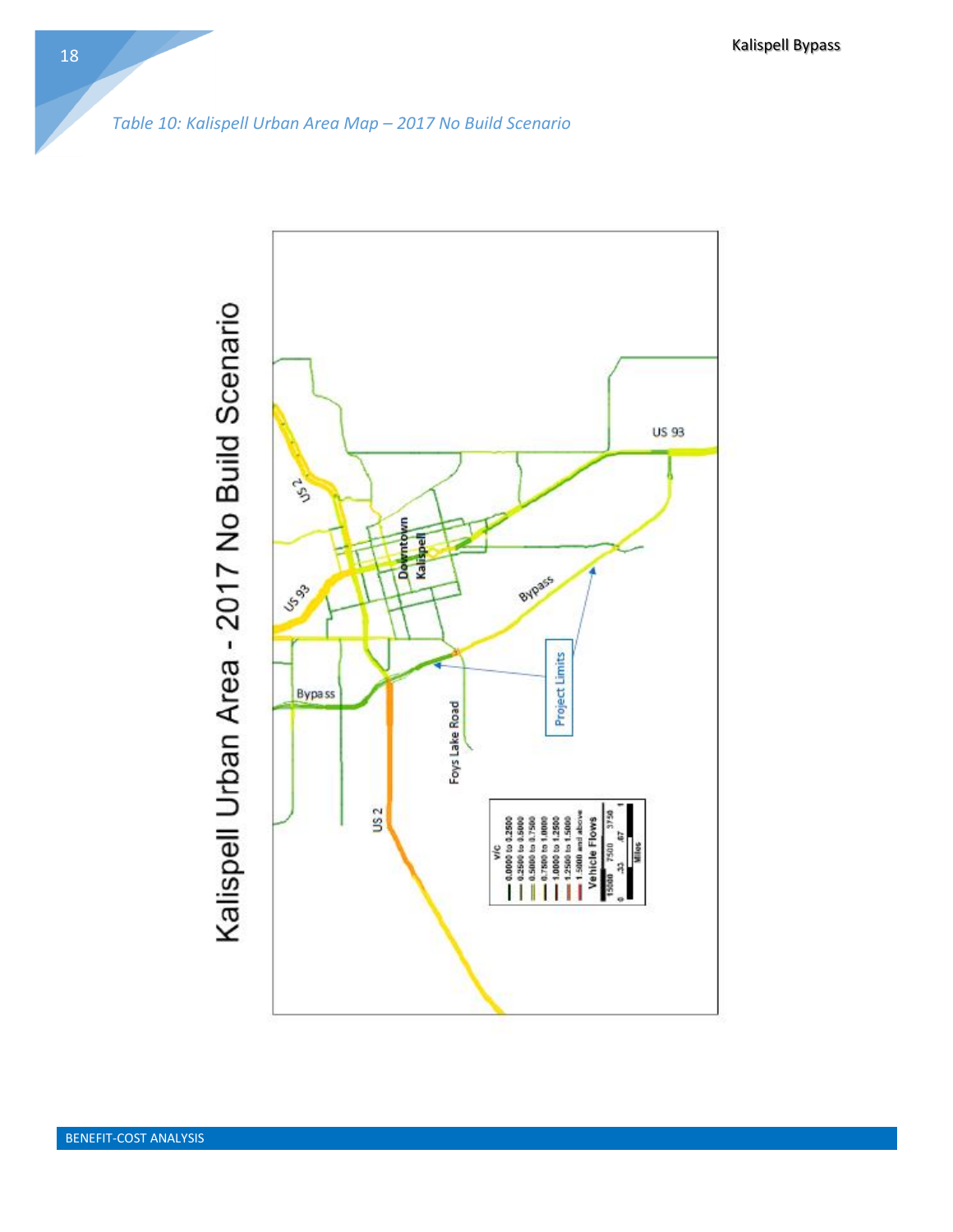

# *Table 11: Kalispell Urban Area Map – 2017 Build Scenario*

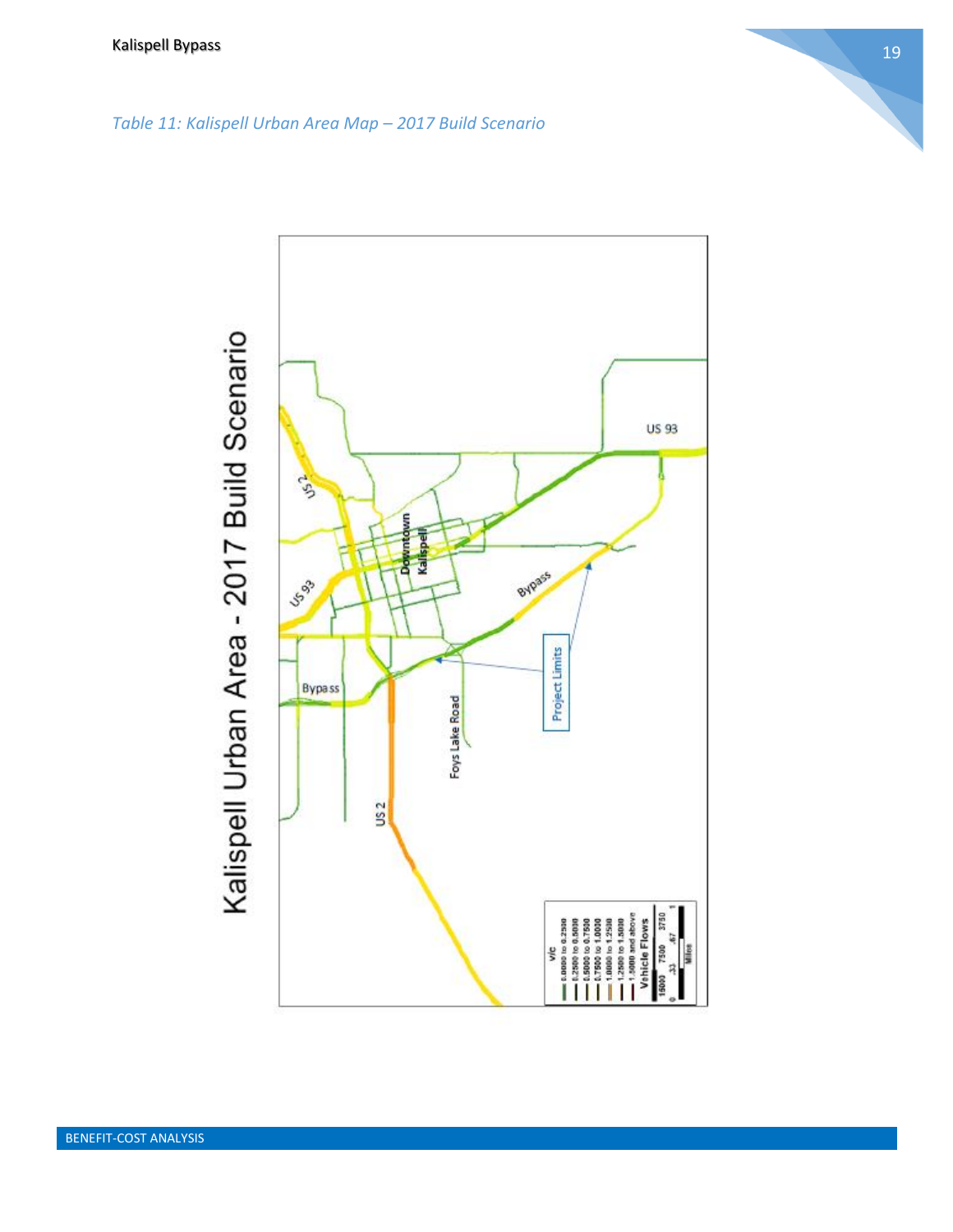



20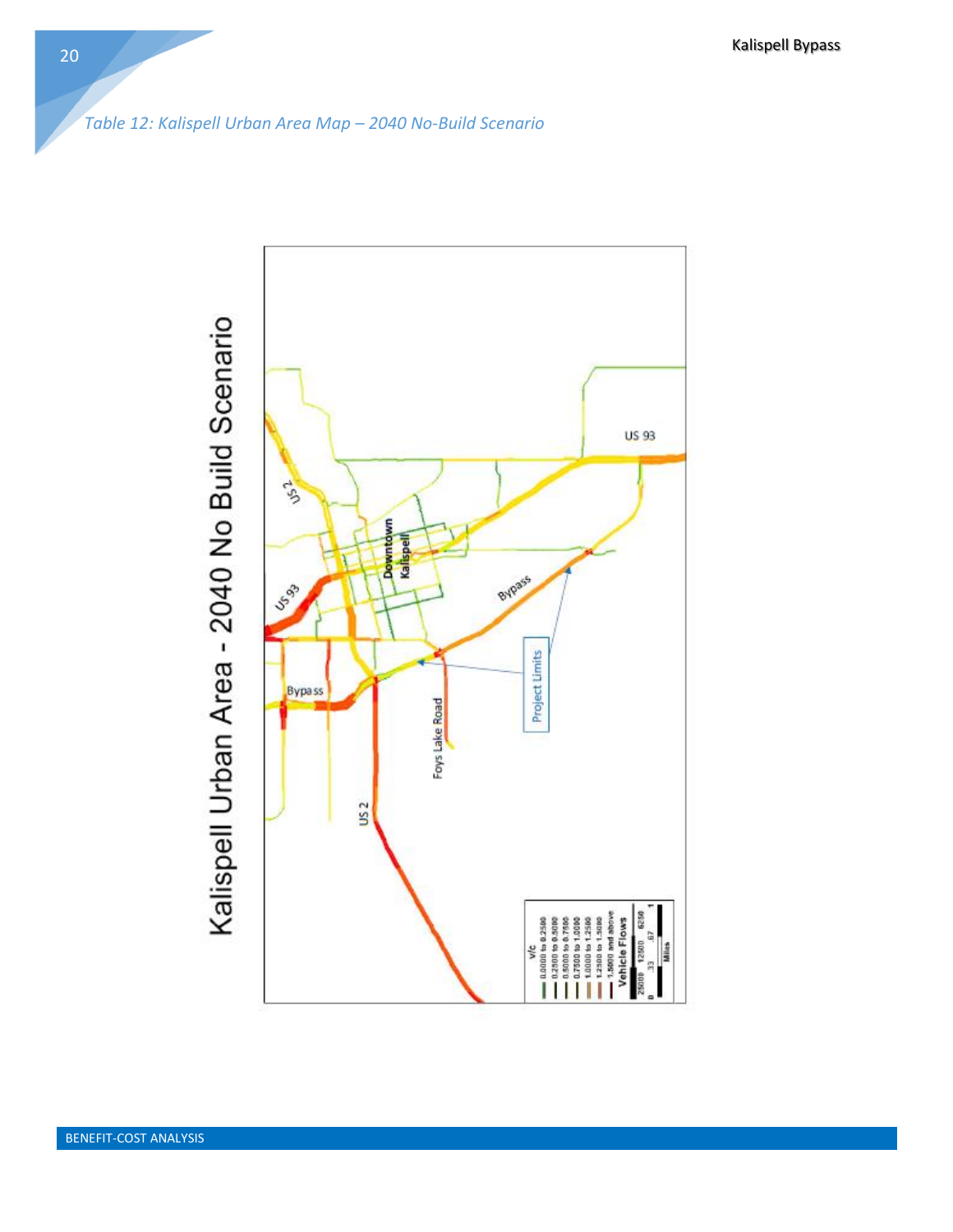